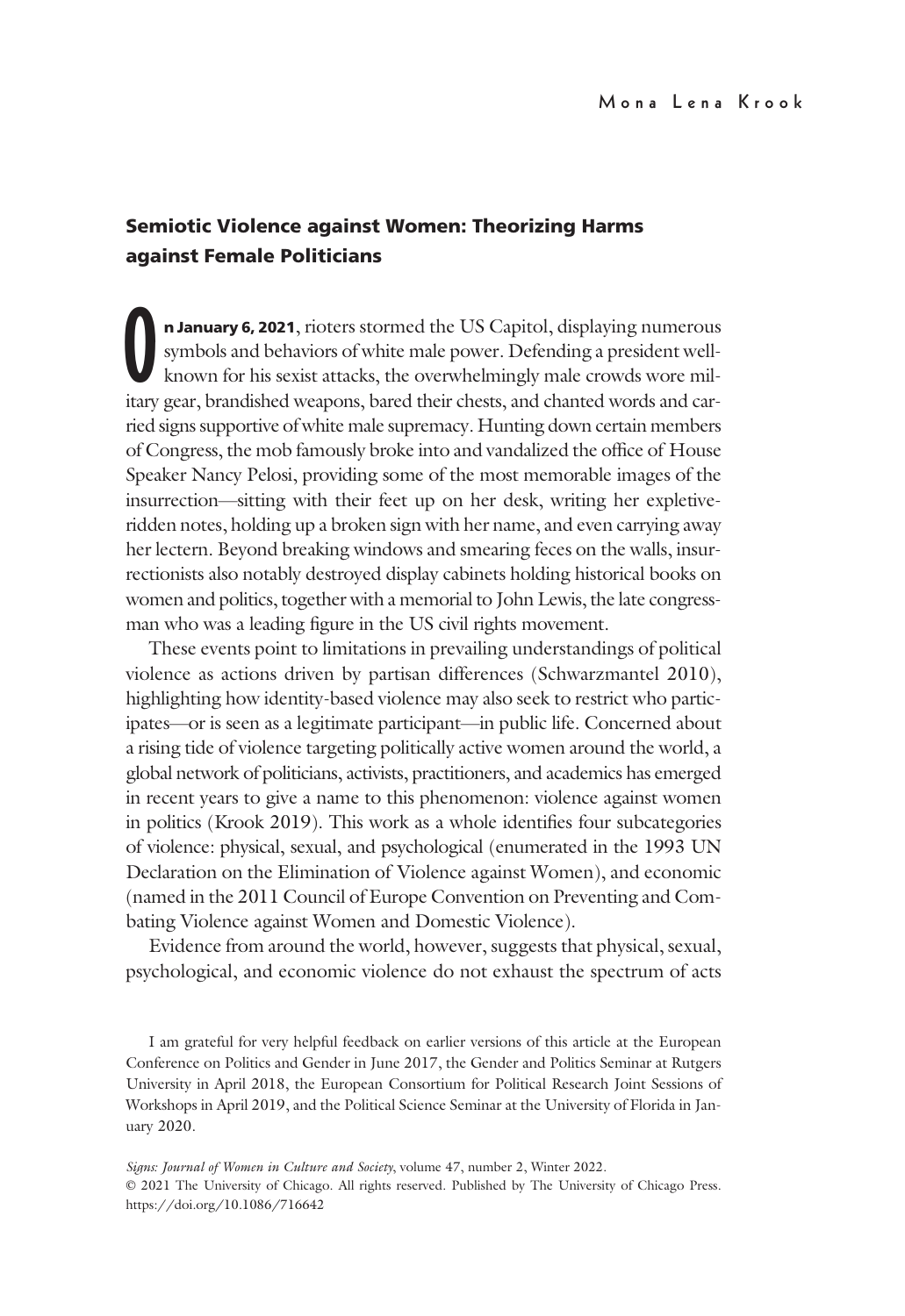#### 372 | Krook

constituting violence against women in the political realm. In this article, I theorize a fifth type of violence against women, semiotic violence, which mobilizes semiotic resources to injure, discipline, and subjugate women. I argue that semiotic violence is not only part of a broader continuum of violent acts but also the most widespread, as well as concealed and trivialized, form of violence against women. In the political sphere, semiotic violence serves as a tool to deny women's full and equal right to participate in politics, undermining both democracy and gender equality.

In the first section of this essay, I consider the implications of adopting different approaches to defining violence and review the four types of violence against women in politics recognized by scholars and practitioners. In an earlier article, Juliana Restrepo Sanín and I theorize that this phenomenon is rooted in structural, cultural, and symbolic violence against women, which both distinguishes it from other, more commonly studied forms of political violence as well as explains why it has to date largely remained normalized and hidden from view (Krook and Restrepo Sanín 2020). In the second section, I briefly outline key insights from semiotics, which I use to elaborate the concept of semiotic violence. Drawing on literatures from different disciplines, I identify precedents for characterizing language and images that dehumanize, belittle, disparage, exploit, or degrade people on the basis of their ascriptive group memberships as manifestations of violence.

In the third and fourth sections, I theorize two modes of semiotic violence against women in politics: rendering women invisible, which attempts to symbolically annihilate women in the public sphere, and rendering women incompetent, which emphasizes role incongruity between being a woman and being a leader. Drawing on a global database of news items collected between 2014 and 2019, I focus specifically on female politicians as a subset of politically active women and elaborate a series of examples within each mode.<sup>1</sup> What unifies these behaviors, I argue, is their shared purpose to delegitimize and silence women's voices in the political sphere. The article concludes that recognizing semiotic violence is important for feminist research and activism but also identifies three interrelated challenges to gaining widespread acceptance of this concept. These trends, however, further signal why a new category is not only necessary but vital for combating all forms of violence against women.

<sup>&</sup>lt;sup>1</sup> Given the small numbers of trans women and nonbinary people in elected positions, this analysis focuses exclusively on cis women. How rates and dimensions of semiotic violence differ across these two samples, however, would be a fruitful avenue for future research.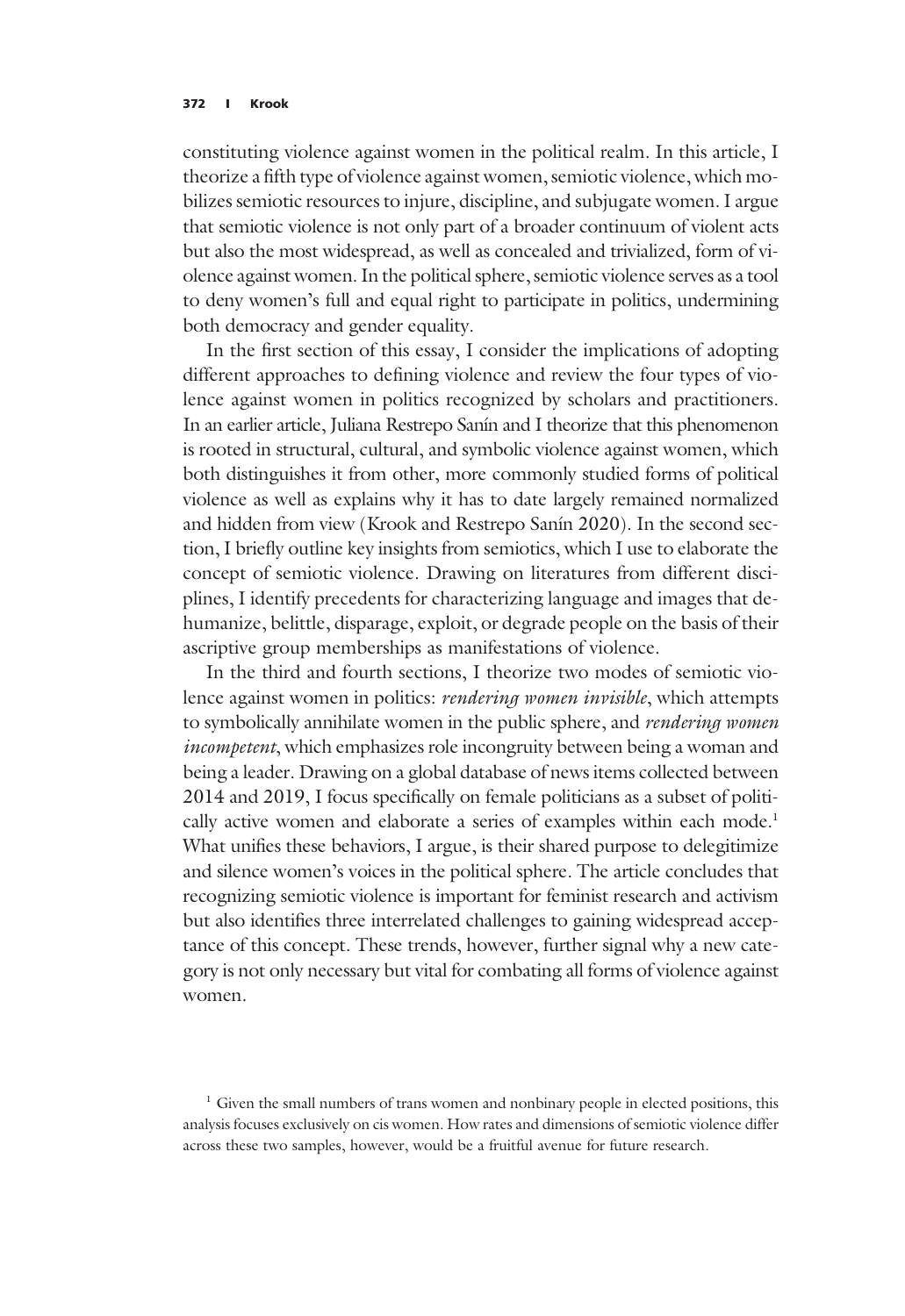## Theorizing violence against women in politics

Global research and activism on violence against women in politics has emerged in a space in which political violence has generally been defined as the use of force to achieve political ends (Della Porta 1995). Violent acts undermine democratic politics when one side attempts to get "its way through fear of injury or death" rather than "through a process in which individuals or groups recognize each other ... as rational interlocutors" (Schwarzmantel 2010, 222). Political violence thus serves a silencing function, seeking to eliminate or intimidate political opponents so that they are unable to exercise their political rights. Acts targeting particular identity groups magnify these exclusionary effects, challenging personal integrity as well as electoral integrity (Bjarnegård 2018).

The variety of coercive dynamics inherent in political violence has given rise to two concepts of violence in political science: violence as an act of force and violence as an act of violation (Bufacchi 2005). According to Vittorio Bufacchi and Jools Gilson (2016), these definitional variations are not arbitrary but reflect distinct ontologies regarding the nature of violence. The minimalistic approach, treating violence as an act of force, adopts the perspective of the perpetrator and focuses on ascertaining the motives behind a violent act occurring at a single moment in time. In contrast, the comprehensive approach, defining violence as a violation, prioritizes the survivor and centers the experience of violence, observing that violence may leave traces that never fully disappear, with ripples of violence affecting victims, their families, and their communities for years to come.

Despite pressures from electoral violence experts to simply add women into existing political violence frameworks, scholars and practitioners working on violence against women in politics use a gender-based violence frame to expand traditional definitions of political violence (Krook 2020). They thus call attention to physical aggressions as well as instances of sexual, psychological, and economic violence. Illustrating the benefits of this approach, a global study by the Inter-Parliamentary Union (2016) found that 25 percent of the female members of parliament (MPs) interviewed had faced physical violence in the course of their political work. Yet more than 80 percent reported being subject to threats, bullying, and "remarks, gestures, and images of a sexist or humiliating sexual nature" (2016, 3). More than 30 percent had been denied funds and other resources as a means to frustrate their political work, and more than 20 percent had confronted various forms of sexual harassment and coercion on the job.

In one of the first academic analyses of this phenomenon, Restrepo Sanín and I propose that dynamics of structural, cultural, and symbolic violence distinguish violence against women in politics from other forms of political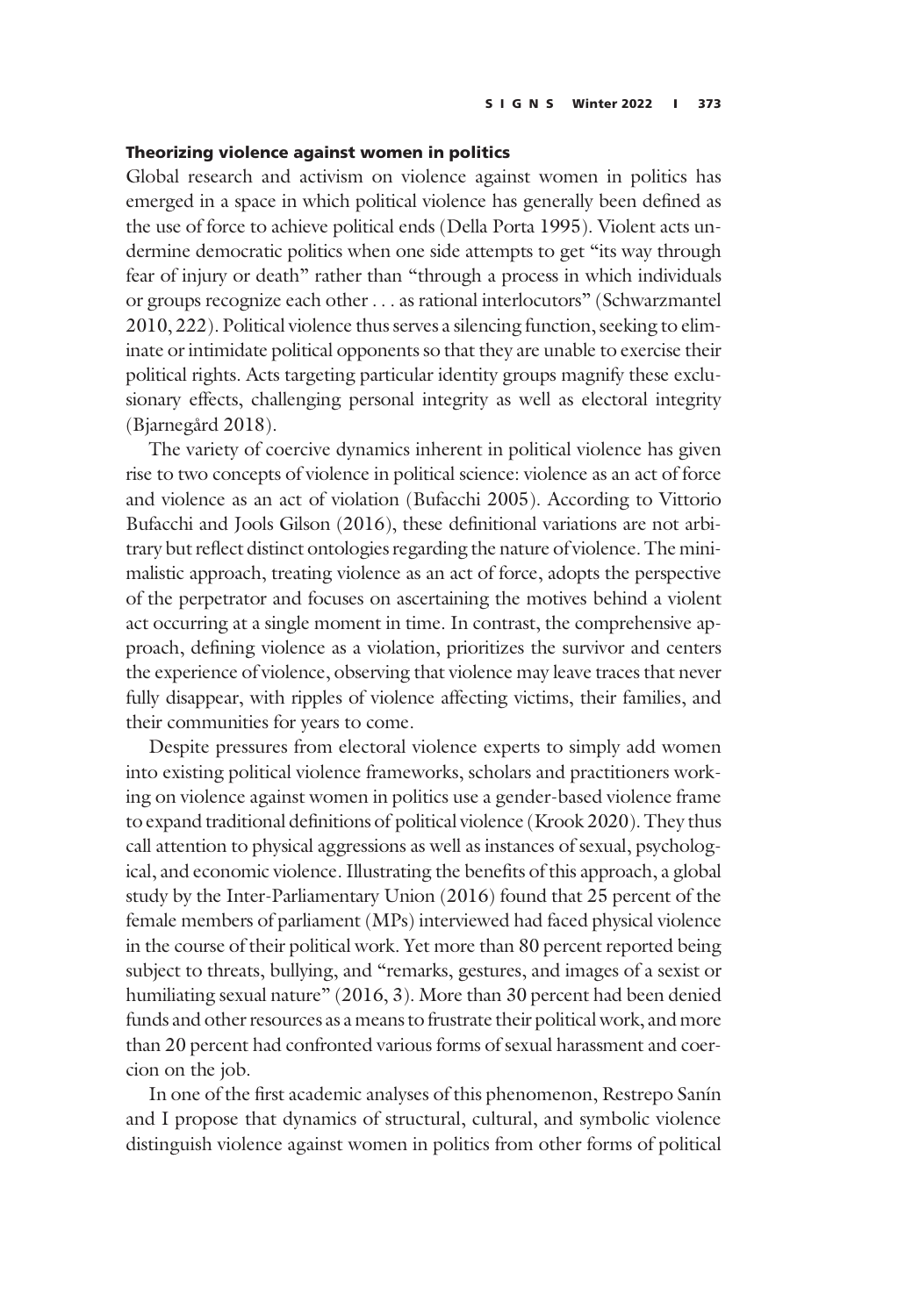#### 374 I Krook

violence (Krook and Restrepo Sanín 2020). We argue that violence against women in politics originates in structural violence, which enacts harm through the group-based stratification of access to basic needs built into the social structure (Galtung 1969). The architecture sustaining women's political exclusion emerged from early political theories associating men with the public sphere and women with the private (Okin 1979). Violence against women in politics is enacted, in turn, through cultural violence, or the cultural toleration of violence when perpetrated against members of particular groups (Galtung 1990). Misogyny polices gender roles through cultural tropes justifying the denigration of powerful women (Manne 2018). These may combine with tropes disparaging members of other socially marginalized groups, magnifying abuse against women based on their race, class, religion, age, sexual orientation, or gender identity, among other possibilities (Kuperberg 2018). The intended outcome is symbolic violence, which seeks to restore hierarchies of domination by putting women who deviate from prescribed norms back "in their place" (Bourdieu 2001).

Because structural, cultural, and symbolic violence naturalize and defend gender hierarchies in reflexive and unconscious ways, this framework helps explain why this phenomenon has until recently remained largely hidden from view. It also calls for a new look at the experiences of politically active women to explore whether prevailing typologies are comprehensive of the full array of strategies employed to harm, delegitimize, and exclude women from political life. Feminist work theorizing a continuum of violence against women highlights why identifying a more complete spectrum of violent acts is vital, as manifestations of violence not only shade into one another but also inform and reinforce one another (Kelly 1988). Excavating and naming these affronts to dignity is also imperative for feminist activism via the creation of new vocabularies to speak about and validate women's experiences.

#### Toward a concept of semiotic violence

Semiotics is the study of signs. Inspired by contributions from both the philosophy of language and the philosophy of art and aesthetics, semiotic analysis seeks to read words and images as texts, providing insight into the interpretive frameworks that filter and guide human perceptions of the outside world (Chandler 2017). According to Charles Peirce (1994), all experience is mediated by signs such that their role in structuring thought processes is invisible and unconscious. The aim of analysis for Ferdinand Saussure ([1959] 2001) is thus to search for basic signifying units and regularities that can help render these interpretive systems more explicit.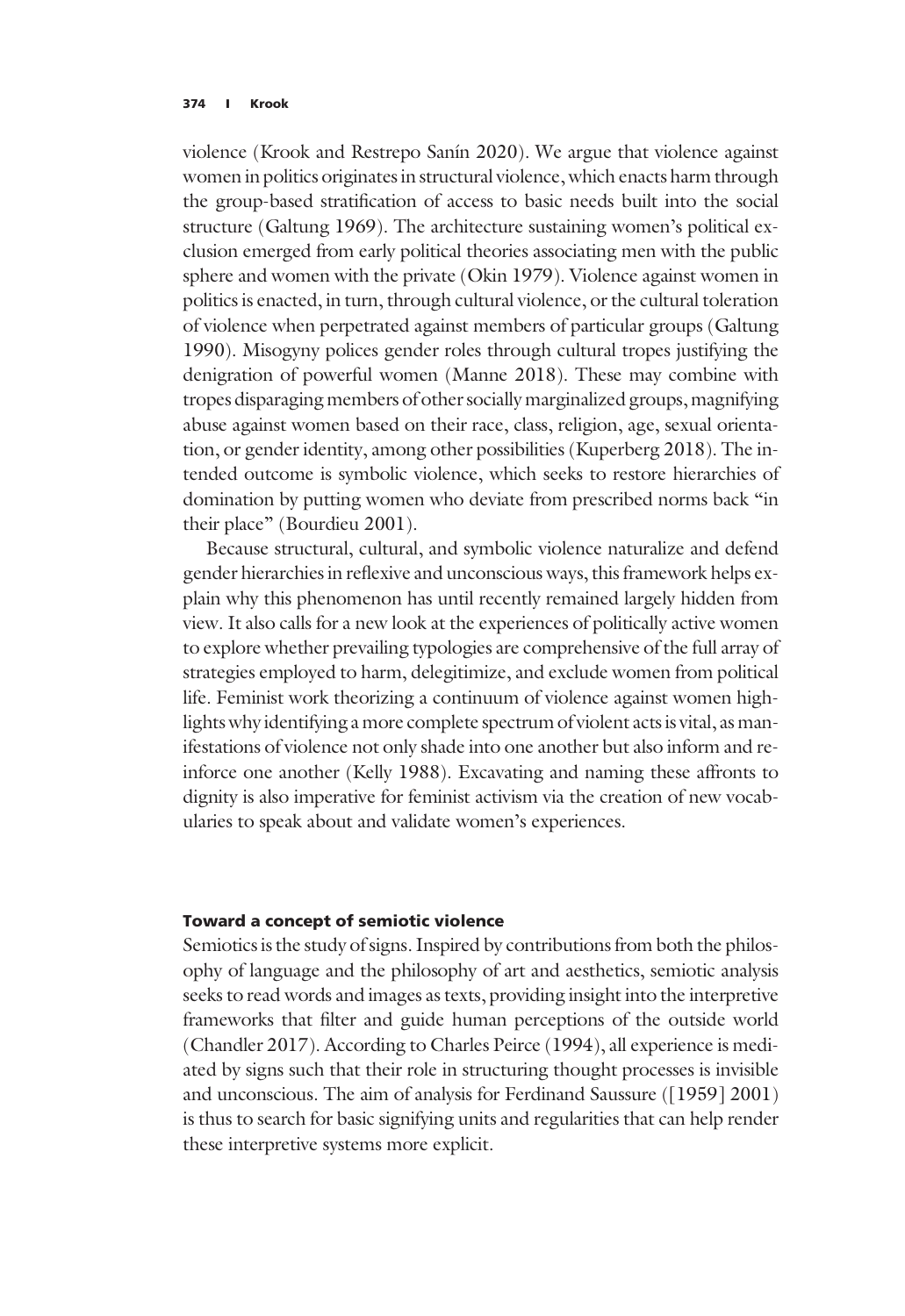Relevant to feminist research, this work understands signs as being socially constructed rather than as faithful and straightforward reflections of the external world. Due to relations of power, these constructions often center the perspectives and experiences of privileged groups, for example via the phenomenon of exnomination, whereby dominant groups view themselves as the unmarked norm and designate others as the marked category (Barthes 1957). Because words and images contribute to creating and maintaining social hierarchies, deconstructing signs can be a crucial tool for revealing and challenging systems of privilege and oppression (Chandler 2017).

Semiotic analysis, together with theories of structural, cultural, and symbolic violence, suggests that words and images may provide important resources for preserving the status quo. Kate Manne captures this insight by observing that to mitigate the "psychic threat posed by powerful women . . . women may be taken down *imaginatively*, rather than literally, by vilifying, demonizing, belittling, humiliating, mocking, lampooning, shunning, and shaming them" (2018, 76). Such attacks are often trivialized, however, by the public at large, which not only refuses to acknowledge the harms inflicted by words and images but may also accuse women of being overly sensitive.

I propose to call these dynamics "semiotic violence against women." As a general concept, semiotic violence entails drawing on and reinforcing gender inequalities by using words and images—and in some cases, body language to injure, discipline, and subjugate women. Applied to politics, it specifically refers to the use of semiotic resources to deny women's political rights. A defining feature of these acts is their public signification: while perpetrated against individual women, they seek to send a message that women as a group are unworthy. Acts can gain further resonance by tapping into semiotic resources for denigrating other marginalized groups, creating intersectional manifestations of violence.

Semiotic violence is not a new phenomenon. However, recent technological innovations have dramatically expanded opportunities to create and circulate negative and harmful portrayals, further normalizing these tropes as they reach new, potentially global audiences. Anonymous online communities, in particular, serve as a crucial focal point for generating and sharing digitally manipulated photos and videos while also providing protective cover for perpetrators (Citron 2014). While the internet did not invent sexism, as Emma Jane (2017) notes, it is amplifying it in unprecedented ways.

A wide range of literatures lend support to conceptualizing language and images as forms of violence. Critical race scholars in the legal field theorize hate rhetoric as "assaultive speech," whereby targets face "trauma by racist assailants who employ words and symbols as part of an integrated arsenal of weapons of oppression and subordination" (Matsuda et al. 1993, 7). Through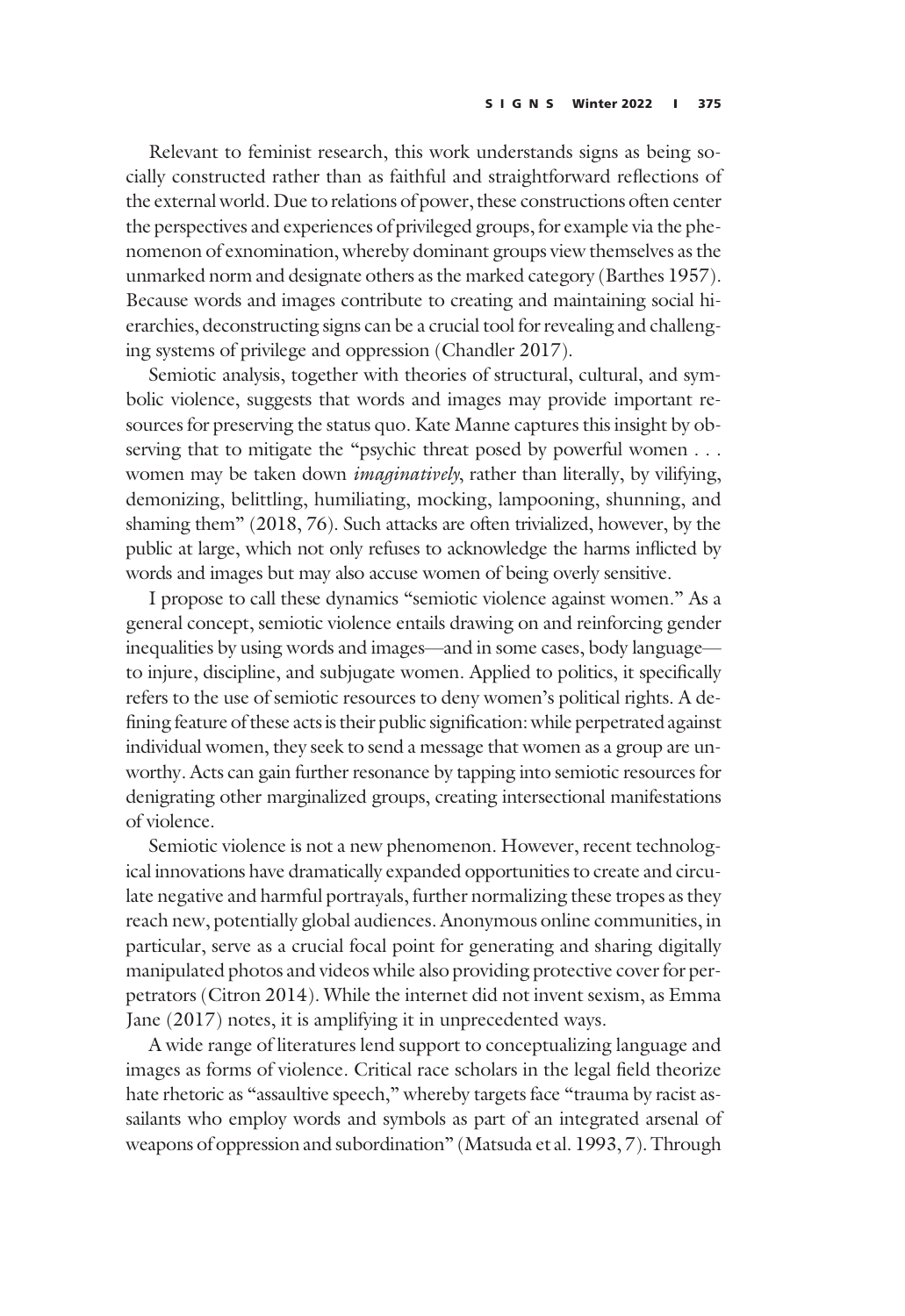such means, freedom of expression becomes an instrument of domination, aiming not to discover truth or initiate dialogue but rather to injure and silence the victim through repeated messages of group-based inferiority. Because such speech seeks to dehumanize, degrade, and humiliate, the resulting "psychic injury is no less an injury than being struck in the face, and it often is far more severe" (Matsuda et al. 1993, 74).

Research on group-based slurs argues that slurs perpetuate discrimination because they offer "speakers a linguistic resource with which to dehumanize their targets and identify them in 'subhuman,' rather than full human, terms" (Croom 2013, 189). Pejorative slurs about women affront their personal integrity and autonomy by communicating beliefs about men's and women's essential differences, women's inferiority to men, and women's lack of ownership over their own bodies. Epithets like "whore" and "slut" use sexual shaming to deny women basic human dignity, while "bitch" and "cunt" dehumanize and discredit women to silence their voices and stifle their participation in public discourse (Levey 2018).

Psychological studies of sexist humor capture why these wounding words are so pernicious yet also difficult to challenge. Framing remarks as a joke is a deliberate strategy to avoid the disapproval normally associated with discriminatory conduct. Yet a sexist joke is not "an isolated event in which a woman is harmlessly teased or ridiculed; it is rather one instance among many in which women are belittled or disparaged" (Bergmann 1986, 76). Recurring themes include sexual objectification of women, devaluation of women's personal and professional abilities, and support for violence against women (Bemiller and Schneider 2010).

Feminist critiques of pornography, in turn, argue that pornographic images seek to dehumanize, degrade, and subordinate women (Itzin 2002). Some go so far as to claim that each creation or use of pornography is "itself a politically gendered oppressive act" (Cowburn and Pringle 2000, 59). Like sexist jokes, these images are often viewed as "innocent leisure" (Cawston 2018, 649) but in fact depict or defend sexualized violence against women—including via sexually graphic, digitally altered images of female politicians—as pleasurable, natural, or deserved (Sheeler and Anderson 2013).

Recent work on online misogyny explores how technological advances generate new opportunities for "image-based sexual abuse" (McGlynn, Rackley, and Houghton 2017). While existing criminal codes seek to protect physical bodies, work on technology-facilitated sexual violence contends that harms experienced by women online—including the distribution of (doctored) sexual and sexual assault images, gender-based hate speech, and virtual rape—should also be recognized as embodied harms. Despite taking place in the virtual domain, these authors argue, such harms have at least as much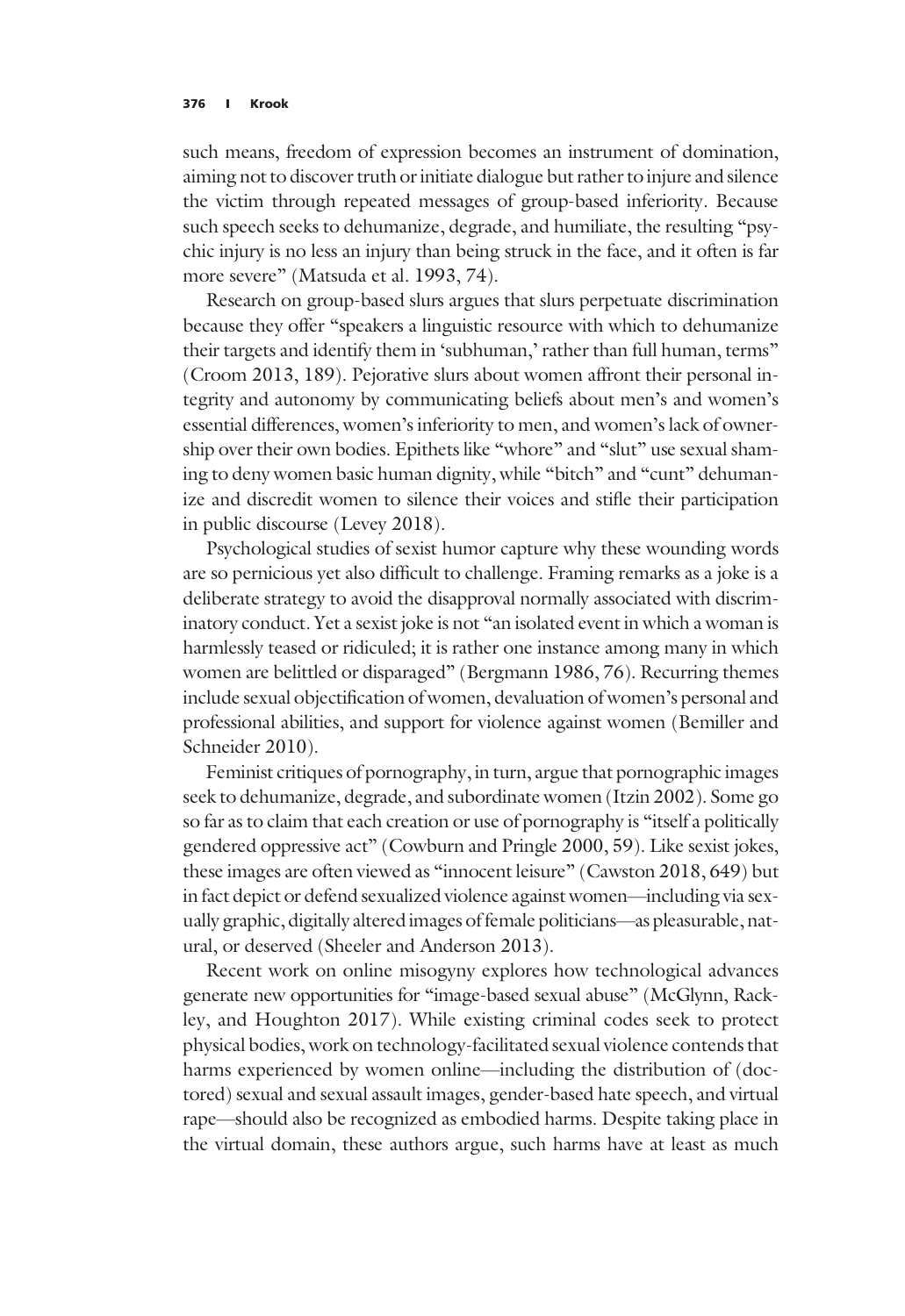impact on a person as traditional injuries against a physical body (Henry and Powell 2015).

Research on some forms of body language, finally, points to ways in which asymmetry in status can be communicated through verbal and nonverbal interactions, including forms of address, norms of touching, and patterns of interruption. These behaviors, Nancy Henley (1977) argues, serve as mechanisms of social control, reinforcing relationships of power between different categories of people. Such microaggressions "send denigrating messages to certain individuals because of their group membership" (Sue 2010, 24) yet are often so pervasive that their harmful nature is overlooked or forcefully denied.

Although the normalization of semiotic violence serves to obscure it from public consciousness, its forms are highly systematic and predictable. As Jane observes in the case of online misogyny, there is a "quasi-algebraic quality" to gendered vitriol (2017, 36). Working inductively from news items collected between 2014 and 2019, as well as research in multiple disciplines, I theorize two modes of semiotic violence: rendering women invisible and rendering women incompetent. Using examples from the political realm, I elaborate each via subtypes within each mode to illustrate how language and images are mobilized to resist, exclude, and undermine women. Given its inductive origins, this typology is not necessarily exhaustive but seeks to provide a preliminary architecture for future theorizing and elaboration of the concept of semiotic violence, drawing on diverse cases worldwide.

#### Semiotic violence as rendering invisible

The first mode of semiotic violence involves rendering women invisible in the political sphere. It aims to symbolically annihilate political women by not acknowledging their presence or contributions to political debates. Reinforcing the male as norm, these acts imply that men are the only legitimate participants—or, if women are included, that men are the only ones whose presence counts. As a result of these dynamics, the idea that women can be political actors, especially leaders, produces strong cognitive dissonance, contributing to women's ongoing secondary status in the political realm.

The concept of symbolic annihilation emerged in media studies with George Gerbner's statement that "representation in the fictional world signifies social existence; absence means symbolic annihilation" (1972, 43–44). The lack of female characters on television is significant, according to Gaye Tuchman (1978), because it suggests to viewers that women do not matter much in society. The treatment of the few women who are included—for example, as sexual objects or denigrated working women—strengthens this message,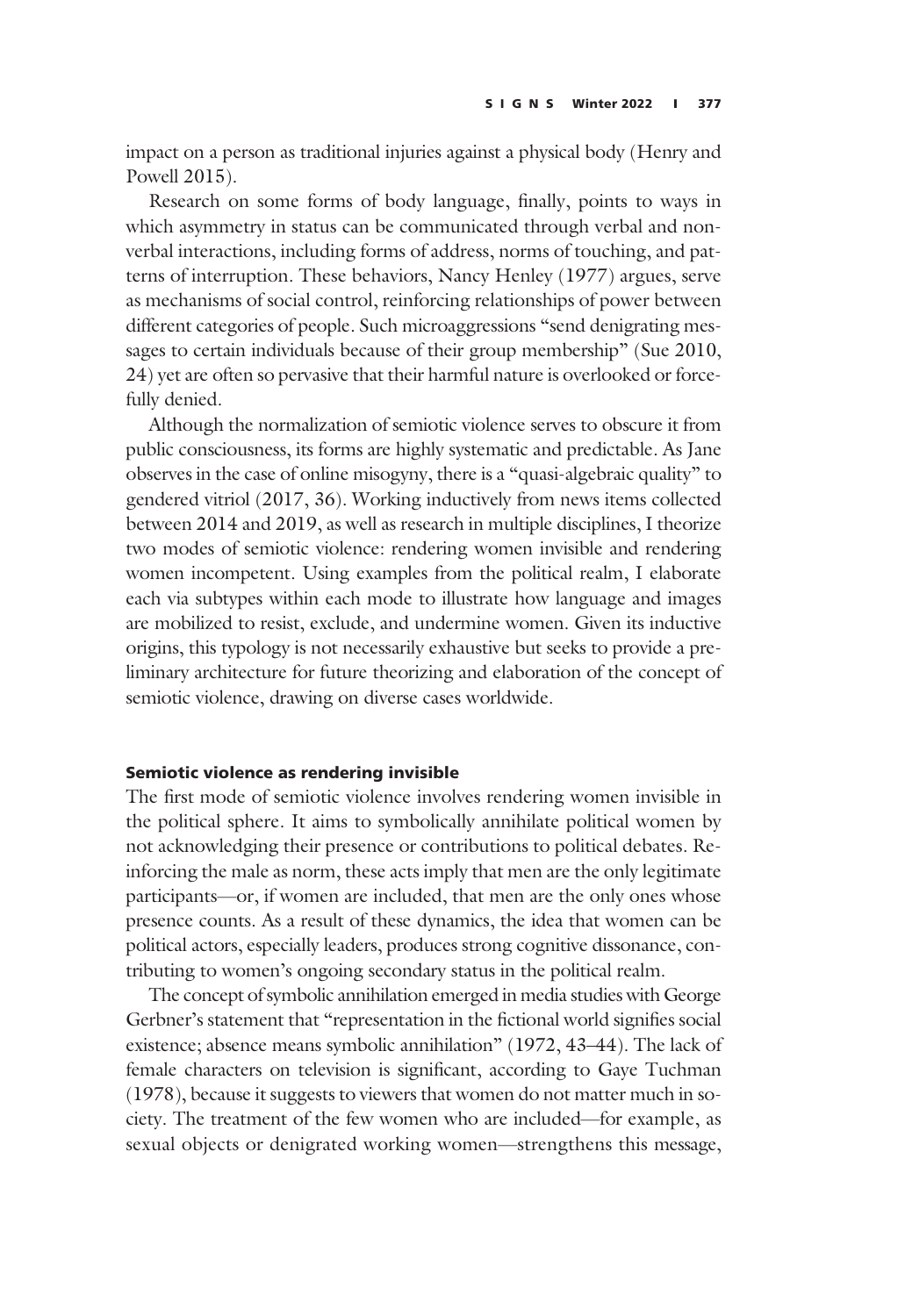cultivating specific ideas about how the world works and where power resides (Gerbner 1972).2

Political scientists theorize a similar dynamic stemming from women's relative absence in the political media. Pointing to the lack of women in British election coverage, Clare Walsh observes that "the structured invisibility of women is likely to sustain the damaging myth that politics is primarily a 'man's game'" (2001, 94). Confirming this intuition, research shows a close correlation between the share of women as news subjects and experts and the share of female candidates for parliament (Haraldsson and Wängnerud 2018).

Experiences around the world indicate at least seven tactics for symbolically annihilating women in the political sphere. This ranges from erasure of women as political actors to denial of women's right to speak and be heard in political debates. At the individual level, many of these acts are also instances of psychological violence, seeking to obstruct the participation of specific individuals by affecting their mental states through exclusion and trivialization. By playing out before the eyes of the general public, however, the effects of this semiotic violence expand beyond the affected individual, sending a broader message to society that women are not worthy or equal participants in the political realm.

## Removing women from political spaces

Authorities in some countries have responded to women's entry by removing them from political spaces, rendering them literally invisible. In Saudi Arabia, women gained the right to run as candidates in local elections for the first time in 2015. After the elections, two women elected to the local council in Jeddah refused to remain behind a partition wall and insisted on sitting at the same table as their male colleagues. The Ministry of Municipal and Rural Affairs then ordered the segregation of women and men in local council meetings across the country, requiring that women participate via a video link so that the men could hear the women but not see them—a direct contrast to the national Shura Council, where women and men sit together in the same assembly (Stancati and Al Omran 2016).

In Mexico, indigenous women in Oaxaca have faced challenges as candidates in municipalities governed by usos y costumbres (habits and customs), a provision permitting indigenous communities to follow their own traditions when electing their leaders. Of the more than four hundred municipalities using this system, nearly 20 percent banned women from participating as voters or candidates in 2015 (Hoffay 2017). In 2007, a woman named

<sup>&</sup>lt;sup>2</sup> While not the focus here, fictional works rarely portray women as political leaders. When they do, these representations break with but also reify existing gendered norms of leadership (Sheeler and Anderson 2013).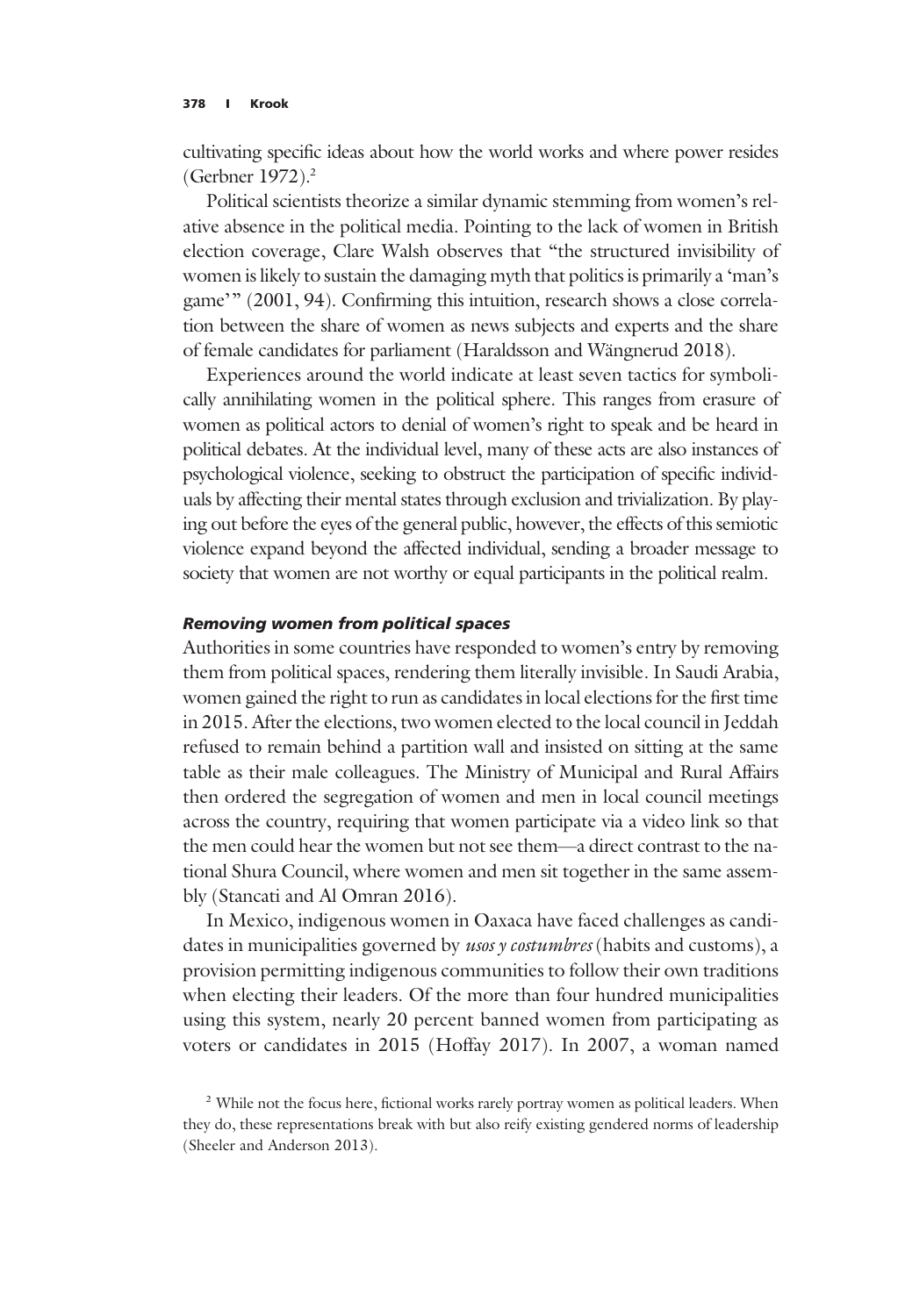Eufrosina Cruz ran for mayor, supported by some men in her community. When the town's leaders saw her name on some of the ballots, they tore them up, saying that she was not a "citizen" and that according to the custom, "only the citizens vote, not the women" (Stevenson 2008).

## Not portraying political women

In other contexts, female politicians have been erased from public consciousness. On several occasions, ultra-Orthodox newspapers in Israel have digitally altered photos of the cabinet to remove, replace, or block out women. In 2009, one paper digitally erased the two female ministers, Limor Livnat and Sofa Landver, and put two men in their place; another simply blacked out their faces (Shabi 2009). A wider range of invisibilizing strategies occurred in 2015, when three women—Ayelet Shaked, Miri Regev, and Gila Gamliel—were nominated. Some ultra-Orthodox news outlets declined to publish the photo. Others opted for digital editing strategies: pixelating the women's faces, editing out the three women with no replacements, and removing the three women and adding a man in one of the spots (Goldman 2015).

Using a different medium, in early 2019 a toy company in the United States launched a line of Lego-like minifigures of the "2020 presidential candidates." The series, however, included only the four men who had announced their presidential runs: Beto O'Rourke, Bernie Sanders, Cory Booker, and Pete Buttigieg. When asked by a reporter why the company had not created figures of any of the women who had launched campaigns—like Elizabeth Warren, Kamala Harris, or Kirsten Gillibrand—the company's CEO replied that these would be added later because "at the moment we do not have female hair for the lady candidates" (Render 2019). Given that the company boasts of selling minifigures of many US presidents, including Donald Trump, failing to stock such a key item is a telling oversight—reflecting and reinforcing the notion that only men can be president.

## Misrecognizing political women as not being leaders

Although women around the world have gained access to leadership positions, they continue to be viewed as "space invaders," as "bodies out of place" inside political institutions (Puwar 2004). This can give rise to encounters with colleagues and others whereby their political status is not recognized. During these processes, women become figuratively invisible, despite having overcome the literal invisibility associated with explicit exclusion. Being from another politically marginalized group often heightens these effects. In one incident in Denmark, prior to a television panel featuring various political party leaders, the Conservative Party leader, Bendt Bendtsen, asked the twentythree-year-old leader of the Red-Green Alliance, Johanne Schmidt-Nielsen,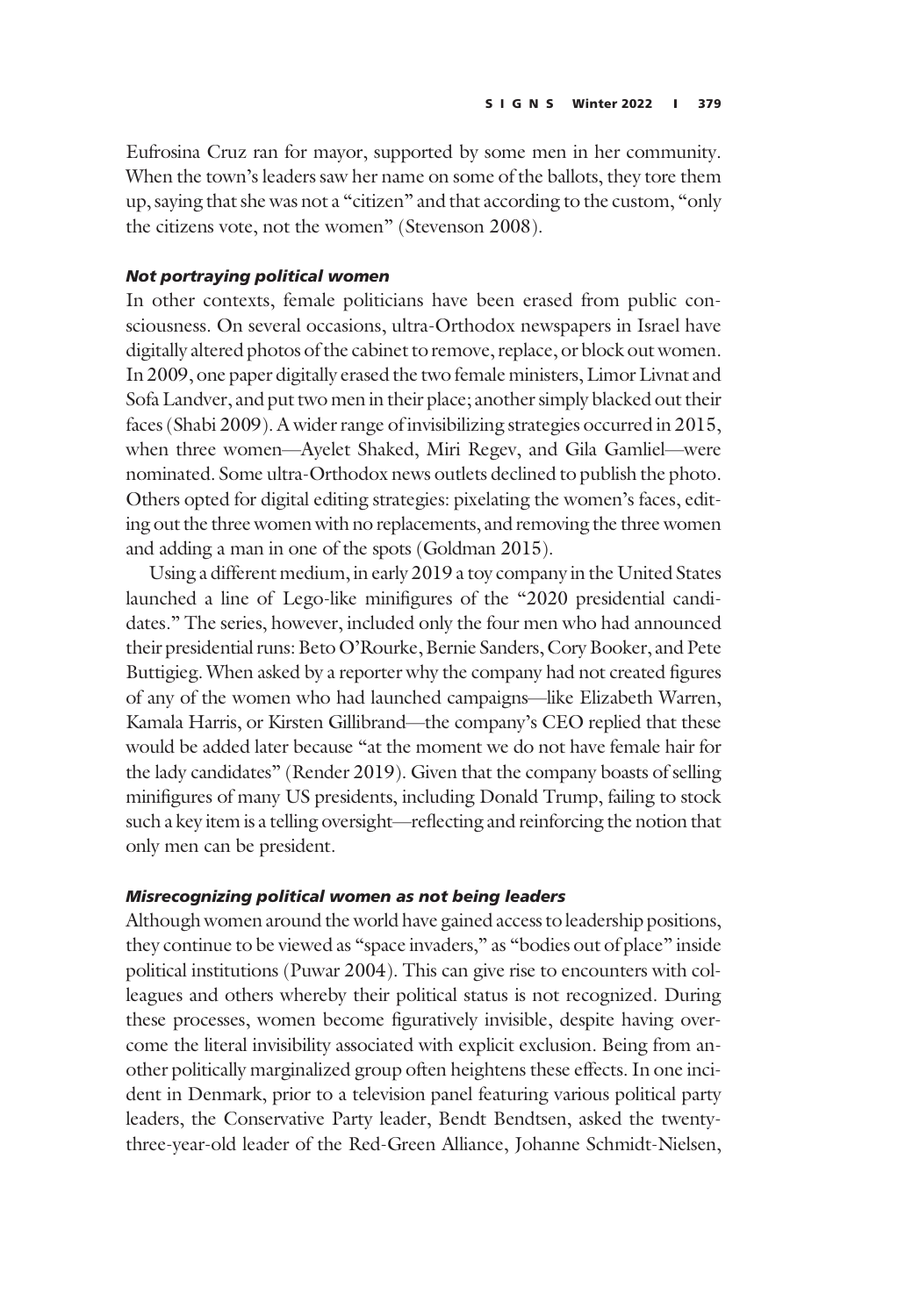to fetch him some coffee. She replied that, unfortunately, she did not know where the coffee was—and waited for him to get the shock of his life when he subsequently saw the "office girl" on the party leader panel (Nilsson 2007).

Dawn Butler, the third Black woman to be elected to the British Parliament, has spoken up openly about similar experiences. In one case, she was in a "members only" elevator when a fellowMP reportedly commented, "This lift really isn't for cleaners." In a separate instance, a former minister, David Heathcote-Amory, confronted her in the members'section of the terrace, saying, "What are you doing here? This is for members only." When questioned in the press, Heathcote-Amory answered that "he was simply asking" and that "they are quite sensitive about this kind of thing, they think that any kind of reprimand from anyone is racially motivated" (Oppenheim 2016). Rather than seeing any problem with his behavior, he shifted the fault to Butler for taking offense—further marginalizing her as an outsider in the political space.

## Applying masculine grammar to political women

A fourth strategy for engineering women's invisibility in politics is to refuse to feminize the language used to refer to politicians. When Laura Boldrini became president of the Italian Chamber of Deputies in 2013, she sent a letter asking her colleagues to use the appropriate gender when talking about other deputies. In a later interview, she explained: "Language is not only a semantic issue, it is a concept, a cultural issue.  $\dots$  When you are opposed to saying *la* ministra or la presidente it means that culturally you are not admitting that women can reach top positions" (Feder, Nardelli, and De Luca 2018). This problem arises because many languages treat men as the unmarked or generic category and women as the marked or subsumed category. In addition to rendering women invisible (Pauwels 2003), generic masculine forms create ambiguity for women, as male-designated terms may or may not actually include them (Spender 1980). In a workplace context, gender-exclusive language can thus subtly inform women that they do not belong (Stout and Dasgupta 2011).

Appealing to male-centered rules of grammar reinforces the notion that political positions cannot—and should not—be feminized. In many cases, it also involves ridiculing those who seek to apply more gender-inclusive forms. In an incident in the Greek parliament, after female MPs responded to a roll call vote by answering "present" using the feminine ending, the parliamentary speaker immediately "corrected" their statements to the masculine ending. A female MP then requested that the official recording reflect the fact that she had used the feminine ending. Addressing the speaker, she pointed out that he had changed the sex of all the women. Continuing the roll call, he did not apologize but rebuked her request by telling her to "learn grammar" (Georgalidou 2017, 39).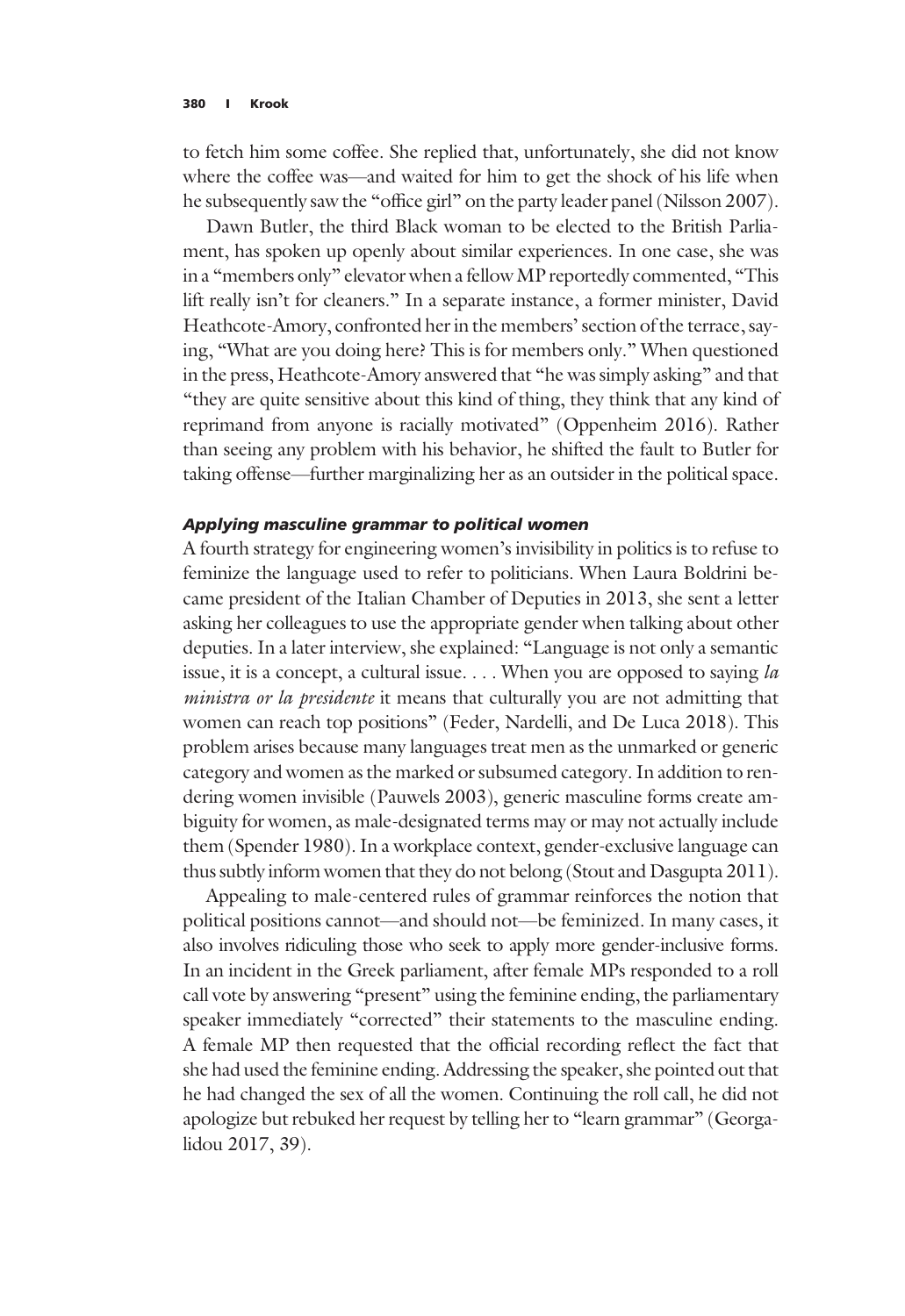In France, debates on this issue have been waged for more than twenty years. In 1997, the new Socialist government decided to address female politicians with feminine titles. The policy was made official in early 1998 despite protests from the Académie Française, the French language council. Female ministers subsequently had feminine titles printed on their official stationery and the signs on the doors of their offices changed (Burr 2003). In 2014, a heated exchange in parliament brought the question to back into the public eye. In a session presided by the vice president of the National Assembly, Sandrine Mazetier, a conservative male deputy, Julien Aubert, addressed her as "Madame le President," using the masculine form. After reminding him that the assembly's rules stipulated that she be addressed as "Madame la Presidente," the feminine form, he refused to yield (Cotteret 2014). While the Académie Française continued to insist that feminizing initiatives were based on an erroneous understanding of grammatical gender, it finally relented to the feminization of all professions—including prime minister—in 2019.

## Denying political women's right to speak

Due to historical associations between masculinity and public speaking, the simple act of women talking in public can be seen as transgressive (Cameron 2006). Prohibiting women's opportunities to speak makes women's opinions and perspectives invisible and undermines their status as political equals (Beard 2017). An Afghan MP, Malalai Joya, claims that during her two years in parliament she never had the chance to speak without getting cut off at some point. After a controversy surrounding some remarks she made, the speaker of parliament argued that Joya should be removed from her seat. Not given an opportunity to defend herself, she was subsequently suspended from parliament for the remainder of her five-year term without a formal count of the votes (Joya 2009).

The experiences of US Senator Elizabeth Warren provide a second example. During the 2017 confirmation hearings for Jeff Sessions, who had been nominated for the position of attorney general, Democrats highlighted his ongoing failures to protect the rights of minority communities, pointing out that the Senate had previously rejected him for a federal judgeship on this basis. When it was Warren's turn to speak, she attempted to read a letter that Coretta Scott King had written in 1986 to oppose his earlier nomination, which included relevant details like Sessions's attempts to intimidate elderly Black voters. In the middle of Warren's speech, however, Senate Majority Leader Mitch McConnell invoked an obscure Senate rule—namely, that no senator can impugn the motives and conduct of another senator—to prevent her from continuing. Following her testimony, three of her male colleagues read excerpts from the same letter, uninterrupted (Ebbs 2017).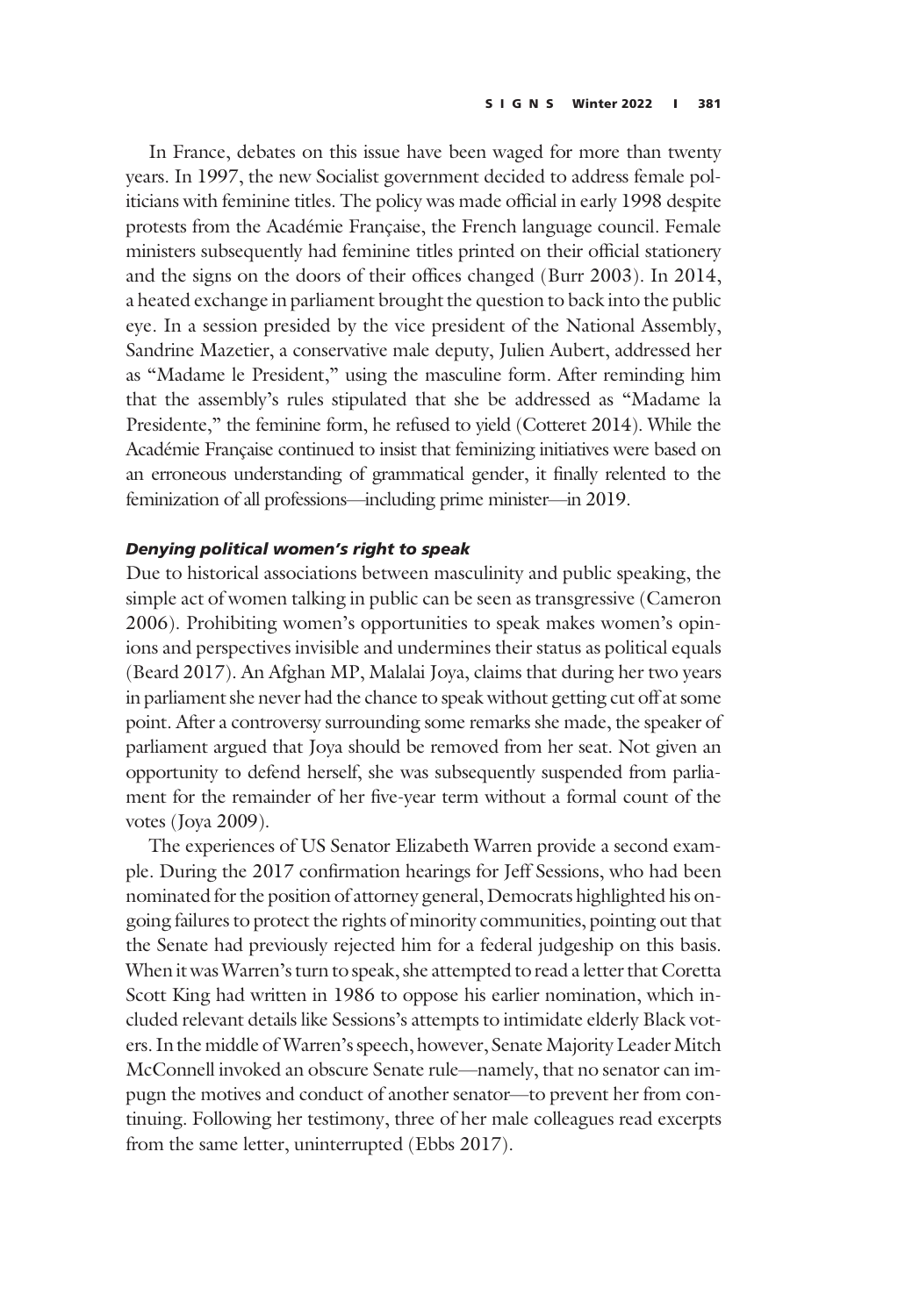## Exiting when political women speak

When women do gain the opportunity to speak, another way to silence their contributions is to reduce the possibility that they will be heard. As Dale Spender notes, a frequent observation made by women in a wide array of arenas is that they are "not listened to with equal attention (or... not listened to at all)" (1980, 87). Recalling her experience giving a speech on gender quotas at a German Social Democratic Party meeting in 1989, for instance, Frigga Haug recounts that "the whole audience was male and stressed this by ostentatiously starting to read newspapers, talk to each other, walk out to get some beer, and so on" (1995, 137). She notes that the situation had not improved five years later, when a debate on equality and equal status for women in parliament was scheduled during the break—leaving only a handful of politicians to discuss the issue while everyone else (including the journalists) went to lunch.

In 2017, Melissa Hortman, house minority leader in the Minnesota State Legislature, realized that a group of male representatives had decided to absent themselves during a speech being given by Ilhan Omar, a woman serving as the first Somali American legislator. In response, Hortman moved for a call of the House, a mechanism requiring that members return to the floor. As a large group of white male representatives came back into the chamber, she remarked: "I hate to break up the 100 percent white male card game in the retiring room, but I think this is an important debate." Called on by some male colleagues to apologize for what they felt was a sexist comment, she refused, saying "I'm really tired of watching women of color, in particular, being ignored. So, I'm not sorry" (in Terkel 2017).

### "Manterrupting" political women's speech

Interruptions offer a further mechanism to "engineer female silence" (Spender 1980, 44) by preventing women from achieving their interactional goals. Dan Zimmerman and Candace West argue that because interruptions involve "violations of speakers' turns at talk," they serve as "a device for exercising power and control in conversation" (1975, 105). Meta-analyses find that men are more likely than women to use interruptions, suggesting that they may feel more entitled to take the conversational floor. Men also engage in "intrusive interruptions," which aim to display dominance, at a far greater rate than women (Anderson and Leaper 1998). The concept of "manterrupting" seeks to capture these gendered dynamics, specifically referring to cases where men interrupt women as they are trying to speak (Bennett 2016).

A study of heckling in the Canadian parliament finds that calling out in the chamber without having the speaker's recognition to talk is a common feature of parliamentary life. While most heckling is policy oriented, a nonnegligible amount targets MPs' personal identities. One female MP who was interviewed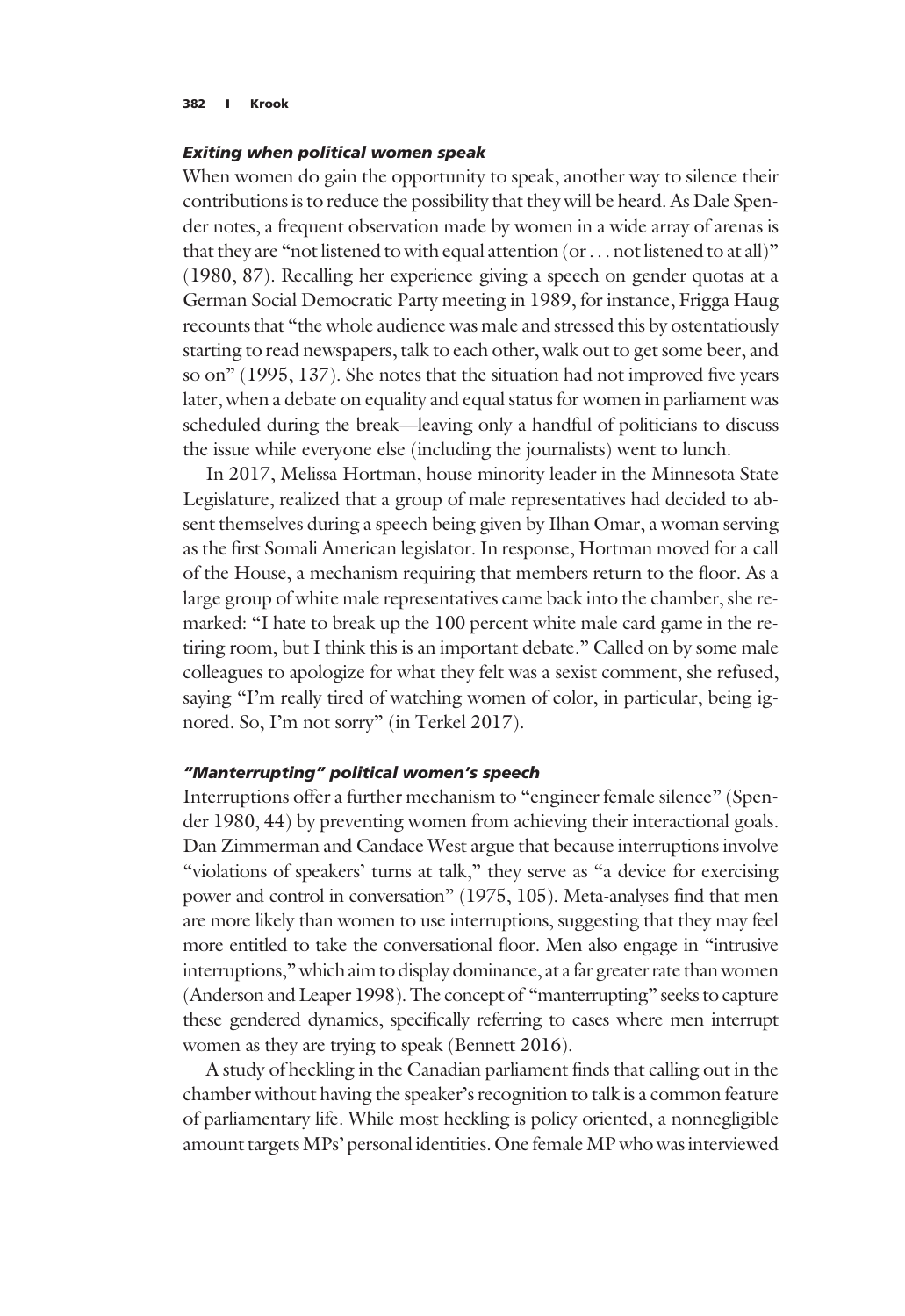perceived it to be an especially gendered phenomenon, noting that heckling "starts when certain women stand up, before they've even begun their question" (Grisdale 2011, 40). Research on parliamentary interruptions between 1926 and 2015 corroborates these insights, showing a sharp increase in disruptive interruptions of femaleMPs as their numbers grew in the 1990s (Whyte 2017).

A detailed analysis of interruptions in Australian senate estimates hearings between 2006 and 2015 observes that male senators overwhelmingly used interruptions to gain the floor or obstruct other speakers. Conversely, most negative interruptions were aimed at women. Female witnesses were far more likely than their male counterparts to face attempts to destroy their credibility and authority; they were also two-and-a-half times more likely to be called "emotional" or "unreasonable" (Richards 2016, 49). Asked to respond to these findings, female politicians in Australia largely concurred with the analysis, with one noting: "Nothing in this study surprises me. It reflects my experiences having sat through various Senate committee hearings over the last 18 months" (in Workman 2016). Semiotic violence thus appears to be pervasive, with a real and tangible impact on women's ability to participate equally in political life.

#### Semiotic violence as rendering incompetent

The second mode of semiotic violence entails rendering women incompetent as political actors. It attempts to cast women as a group as unfit for political leadership by tapping both prescriptive and proscriptive stereotypes regarding women's inability to serve in public roles. These tropes emphasize incongruity between traits and behaviors ascribed to women (warm, polite, and yielding) and those associated with men and good leaders (assertive, decisive, and confident; Eagly and Karau 2002). In cases where women overcome these normative barriers to accede to leadership positions, cognitive dissonance produces questions about their status as women, preserving women's secondary status and reinforcing ideas about men as natural and legitimate political leaders.

Feminist psychologists developed the concept of role incongruity to account for divergence in evaluations of male versus female leaders. In a metaanalysis, Alice Eagly, Mona Makhijani, and Bruce Klonsky (1992) find that, because gender and leadership stereotypes align for men but conflict for women, female leaders tend to be viewed as less competent than male counterparts with similar credentials. Penalized for perceived "status violations" (Rudman et al. 2012), female leaders are also often viewed as illegitimate, as their authority is not seen to be deserved or justified (Vial, Napier, and Brescoll 2016), as well as cold, losing the warmth stereotypically attributed to women (Cuddy, Fiske, and Glick 2004).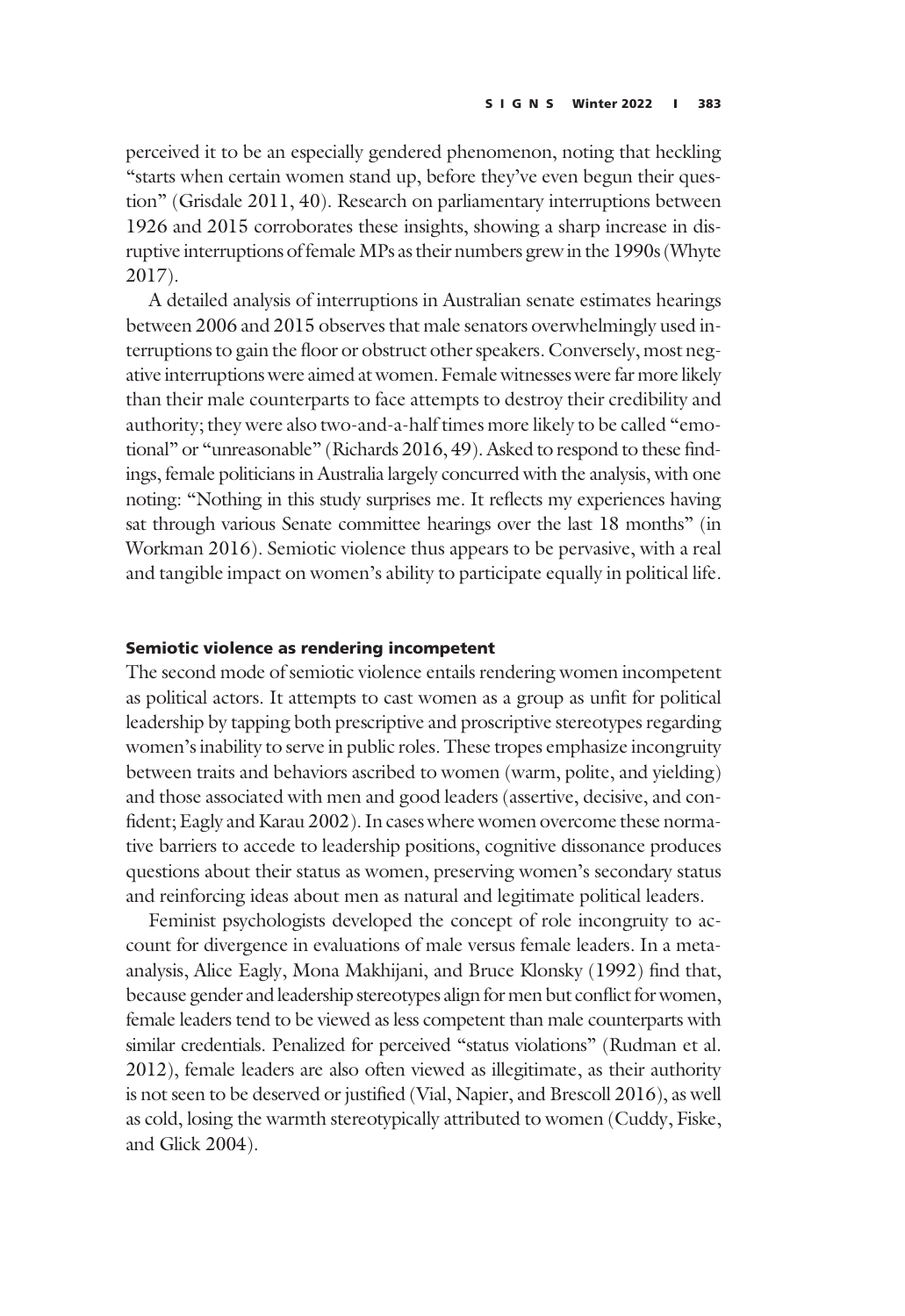Literature on gender, politics, and the media vividly illustrates these dynamics. Arguing that media coverage privileges the practice of politics as a male pursuit (Sreberny-Mohammadi and Ross 1996), studies observe that while most stories about male politicians focus on their political ideas, a disproportionately large share of women's coverage fixates on their physical appearance (Falk 2008). Similarly, male politicians tend to be presented as living in an integrated world of work and family life; female politicians, in contrast, are often portrayed as inhabiting two conflicting worlds (Van Zoonen 1998; Thomas and Bittner 2017).

Investigating the ways in which the competence, and thus the authority, of women in politics is challenged around the world yields at least six common strategies. These acts seek to belittle women who engage in politics, ranging from insulting portrayals of their temperaments or political knowledge, to aggressive campaigns to sexually objectify and shame them, to judgments insinuating that they are failed women. Seeking to undercut women's access to, as well as effectiveness in, the political arena, these tactics aim to dehumanize political women, punishing them for presuming that they have the right to participate in political life.

#### Ridiculing political women as emotional

A common metaphorical dualism in philosophy associates men with reason and women with emotion (Lloyd 1984), proposing a fundamental—and highly gendered—incompatibility between outward emotional displays and the ability to make objective, rational decisions (Brescoll 2016). Expressions of anger by female leaders are particularly fraught: while men's emotional reactions are often attributed to external factors, making their outbursts seem justified, women's anger tends to be ascribed to internal characteristics, marking them as angry people and, in turn, lowering perceptions of their competence (Brescoll and Uhlmann 2008). Derogatory terms used against female leaders thus tend to highlight this anger component, trivializing women's voices as "shrill" and "strident" in order to dismiss out of hand what they have to say (Spender 1980).<sup>3</sup>

In 2012, Australian Prime Minister Julia Gillard responded to the Leader of the Opposition, Tony Abbott, by delivering what became known as her misogyny speech, in which she called out Abbott's long history of sexist statements. The clip quickly went viral, with more than 2 million views on YouTube within ten days (Sawer 2013, 114). Despite a positive global reception, in

<sup>&</sup>lt;sup>3</sup> Deborah Jordan Brooks (2013) suggests that both male and female leaders are penalized for emotional outbursts but also provides compelling evidence for the widespread use of this frame when discussing female candidates.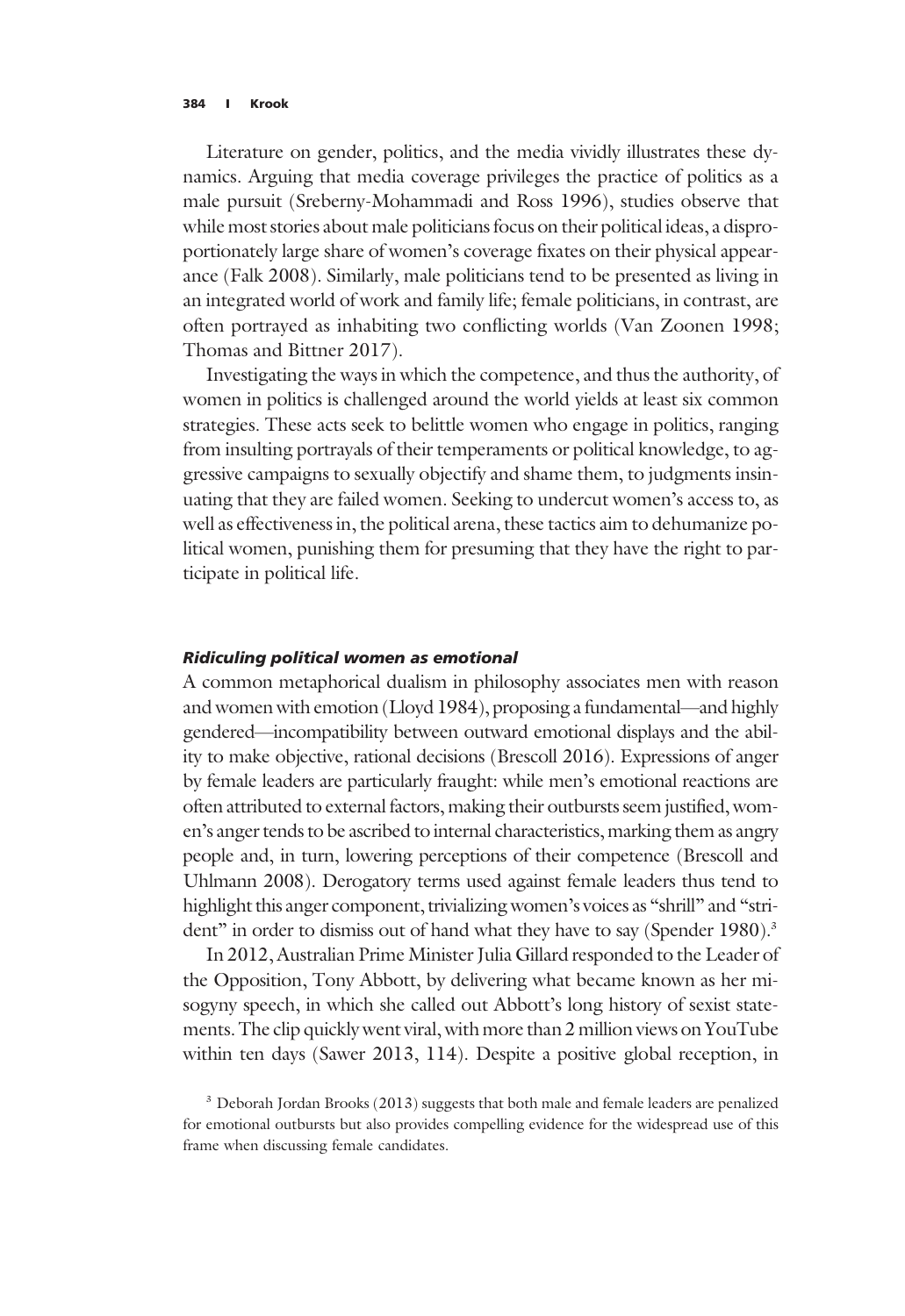Australia Gillard's speech was cast in largely negative terms by national media outlets and conservative politicians, who framed it as an uncontrolled emotional outburst (Wright and Holland 2014). They also chided Gillard for "playing the gender card" by broaching the issue of sexism in politics, reducing her speech to a crass political tactic (Johnson 2015).

In the months leading up to the 2016 impeachment of Brazilian president Dilma Rousseff, oppositional media coverage portrayed her as a president who was out of control and suffering a nervous breakdown. The magazine Isto E was particularly egregious in this respect, with numerous images and stories dedicated to documenting her supposedly declining emotional state. A photo of her yelling on the front cover proclaimed her "nervous explosions," which an analysis inside the magazine compared to the behavior of Queen Mary I of Portugal and Brazil, or Maria a Louca (Mary the Crazy; Cardoso and Souza 2016). Memes online dehumanized her by depicting her as a growling dog, using captions like, "I'm crazy, don't you know?" (Biroli 2016).

## Denying political women's qualifications

In other instances, women's backgrounds are foregrounded as a means to call into question their qualifications to hold political office. While politicians' skills and experiences should legitimately be scrutinized by voters, the dynamic alluded to here is not necessarily based in reality. Rather, the prospect of a woman in (or aspiring to) a political position mobilizes efforts to find something that might disqualify her—a form of hyperscrutiny out of proportion to that faced by male politicians, including repeated emphasis on the fact that the woman in question may be the first woman to hold this position. These trip-up campaigns pose a particularly acute challenge for women who are also members of other politically marginalized groups, compounding skepticism about their competence to serve in leadership roles.

Born in the Democratic Republic of Congo, Cécile Kyenge migrated to Italy in 1983. She became the first Black cabinet member when she was appointed the Italian Minister of Integration in 2013. Seeking to dehumanize her, Italian Senator Roberto Carderoli, of the far-right Northern League party, stated: "When I see the pictures of Kyenge, I cannot but think of the features of an orangutan" (Davies 2013). In a supposed apology, party leader Umberto Bossi reinforced her departure from the traditional profile of Italian politicians by noting that she was "differently white" and "also a woman." Other Northern League attacks presumed a more limited role for (Black) women in Italian society. One local councillor explained that "she seems like a great housekeeper" but "not a government minister" (Davies 2013). Member of the European Parliament Mario Borghezio called her a "shitty choice"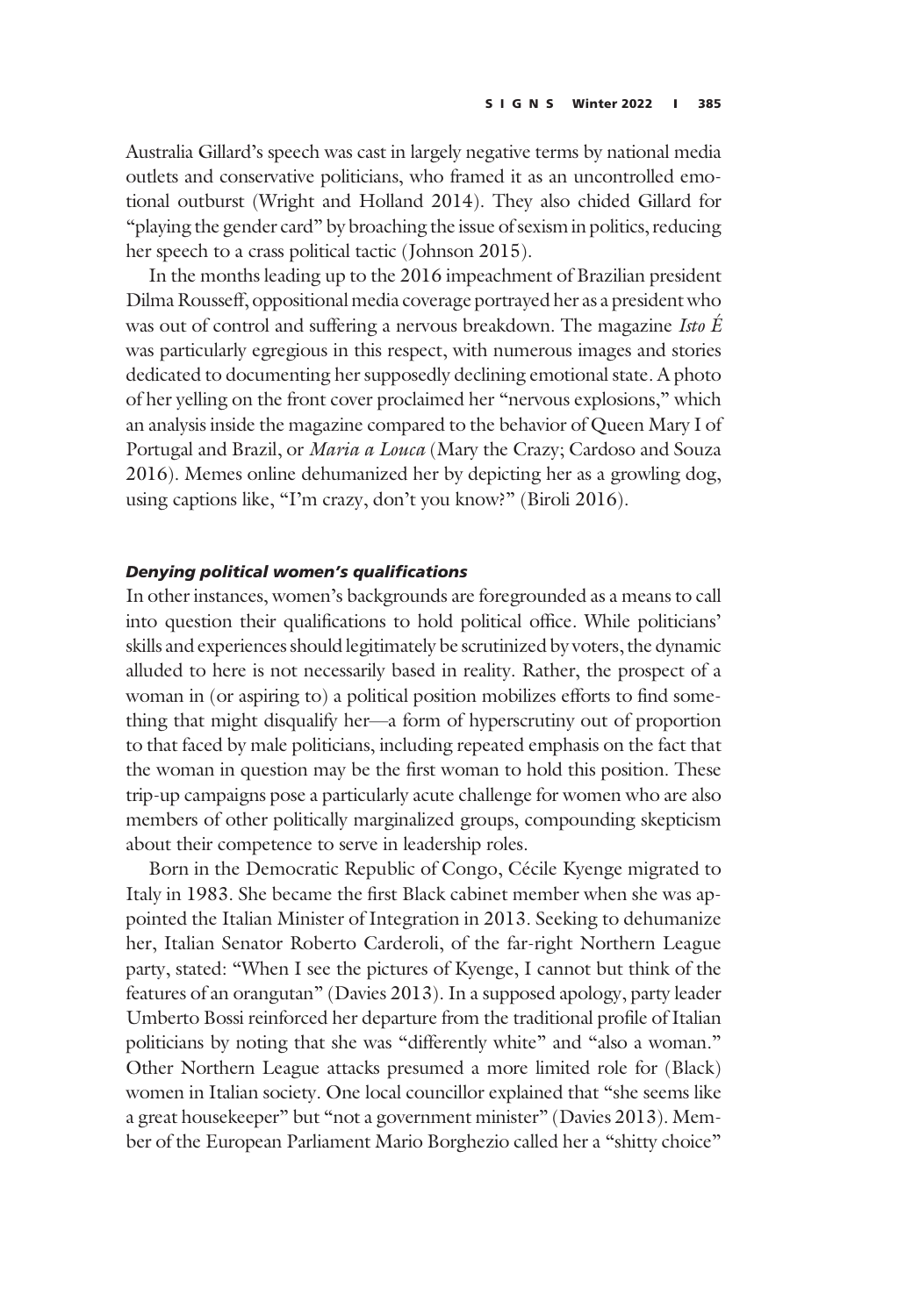who was "totally incompetent" and had "the face of a housewife" (Meret, Della Corte, and Sanguiliano 2013).

Conservative circles in the United States have responded in similar ways to the rise of Alexandria Ocasio-Cortez. In 2019 Ocasio-Cortez, a former bartender with Puerto Rican heritage, became the youngest woman ever to serve as a member of the US House of Representatives. Fixating on her personal history and magnifying her misstatements, right-wing media outlets have sought to discredit her credentials, tapping into Trump-era Republican discourses that "undeserving minorities" succeed at the expense of white Americans (Serwer 2019). Ocasio-Cortez called out these double standards in a tweet comparing how she and Paul Ryan, who was also elected to Congress at age twenty-eight, were treated: he was considered a "genius," while she was treated as a "fraud" (Gardner 2018). She later tweeted: "I find it revealing when people mock where I came from, & say they're going to 'send me back to waitressing,' as if that is bad or shameful. . . . But our job is to serve, not to rule."<sup>4</sup>

#### Mansplaining to political women

A third way to communicate women's presumed incompetence is through "mansplaining," which refers to instances when a man speaks to someone (usually a woman) in a patronizing manner, on the assumption that he knows more about the topic that the person he is addressing (Kinney 2017). This pattern implies that the best person to explain the topic at hand is a man, training women in "self-doubt and self-limitation" while reinforcing "men's unsupported overconfidence" (Solnit 2014, 4). Growing usage of this term by political women around the world signals that, even once elected, women continue to have their place in politics questioned by their male colleagues.

In an interview at the World Economic Forum in 2018, Norwegian Prime Minister Erna Solberg, who was first elected to parliament at age twenty-eight, shared an experience early in her career: "I have met a lot of people who have maybe underestimated you, because you were a young girl in politics at the time." In one instance, she was serving on the finance committee when a bank CEO tried to tell her "like a child, in a very childlike way, how the interest rate market functions." The committee chair then leaned over to clarify that she had the highest level of education on the committee (Parker 2018).

Such exchanges have also taken place on the floor of some national and provincial parliaments. One of the highest-profile incidents occurred in the United Kingdom, where on March 7, 2018, the Leader of the Opposition,

<sup>4</sup> See<https://twitter.com/AOC/status/1104069510238269440>.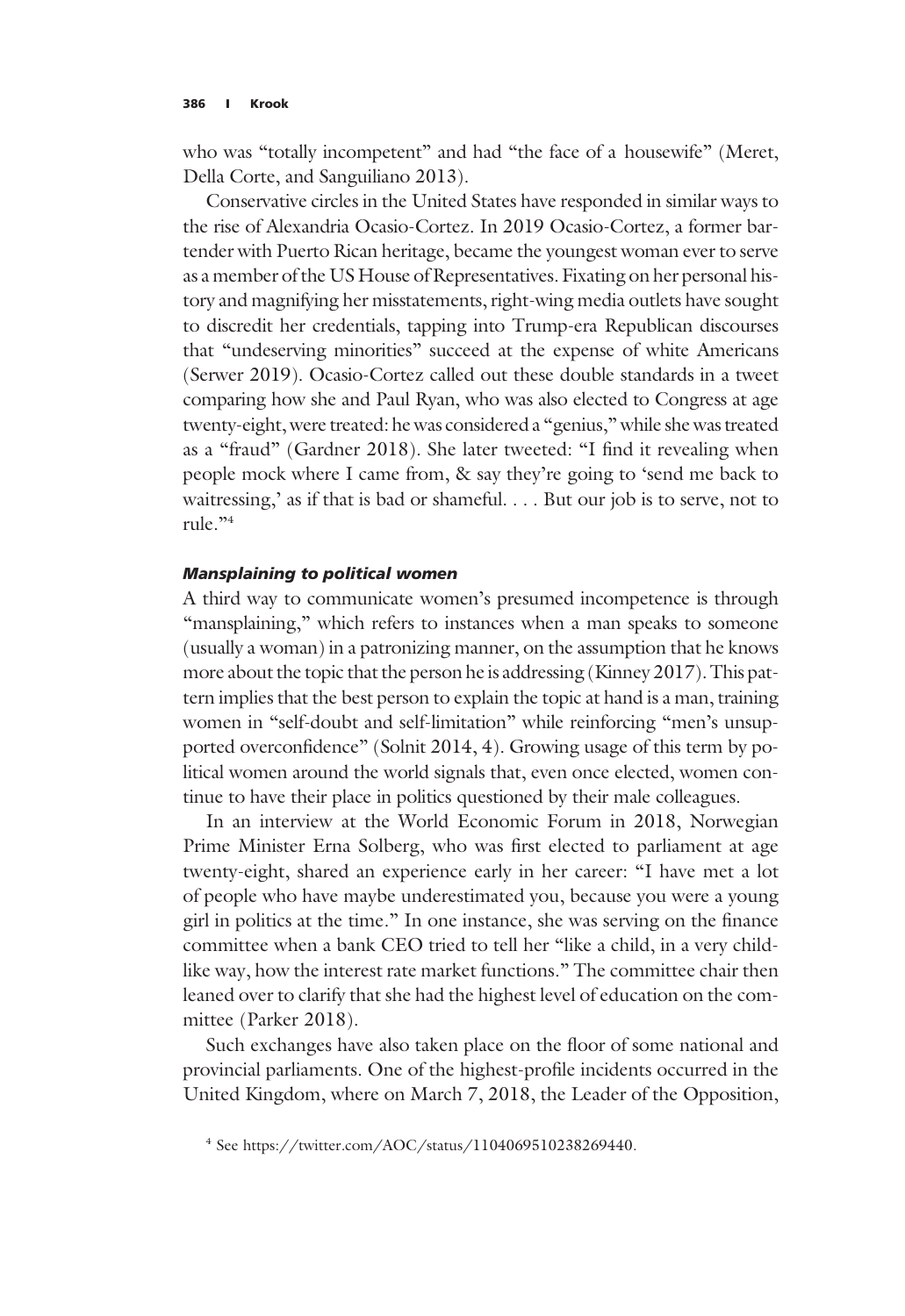Jeremy Corbyn, informed Prime Minister Theresa May that the next day was International Women's Day. She responded: "Can I thank the right honorable gentlemen for telling me it's International Women's Day tomorrow? I think that's what's called mansplaining." She then followed up with a tweet addressed to Corbyn on Twitter containing the Oxford English Dictionary definition of the term (Specia 2018).

## Sexually objectifying political women

Sexually objectifying women reduces them to their body parts and depicts their worth solely in terms of their ability to be sexually attractive. Exposure to such portrayals leads to diminished opinions regarding a woman's competence, morality, and humanity among both women and men (Ward 2016). According to Kristina Horn Sheeler and Karrin Vasby Anderson, politics has become increasingly "pornified" (2013, 14), with images, metaphors, and narratives from pornography entering online spaces as well as mainstream media coverage of politicians. This process affects male and female politicians unequally: while men are typically cast in positions of power, female candidates tend to be humiliated, violated, and abused.

In the United States, these trends began in earnest in 2008, after the nomination of Sarah Palin as the vice presidential candidate for the Republican Party. Her physical appearance was a substantial focus of early media coverage. Time magazine referred to her as a "sex symbol" (Tancer 2008), and a clip of her wearing a swimsuit during a beauty contest received well over 1 million views on YouTube (Heflick and Goldenberg 2011). Palin's head was photoshopped onto the body of a woman in a bikini holding a rifle, and over the course of the campaign she was increasingly sexualized through sales of blow-up dolls and pornographic films (Carlin and Winfrey 2009). Priming people to focus on her appearance reduced not only perceptions of her competence but also intentions to vote for the Republican ticket (Heflick and Goldenberg 2009).

Similar tactics have been used against Kolinda Grabar-Kitarović, the first woman and youngest person ever to serve as President of Croatia. Soon after her election in 2015, a Serbian tabloid published images purporting to show her "in action" in a porn video (Kumar 2018). In 2016, there was virtually no media coverage of her trip to Washington, DC, but during this same period, the Washington Post and other international outlets published stories about viral photos purporting to show her in a bikini. Although the images were later determined to be photos of Coco Austin, an American reality star, similar photos continued to surface online, featuring a range of different models and porn stars. In an interview in 2016, she responded: "It makes you feel like an object, rather than as an actor" (Full Frontal with Samantha Bee 2016).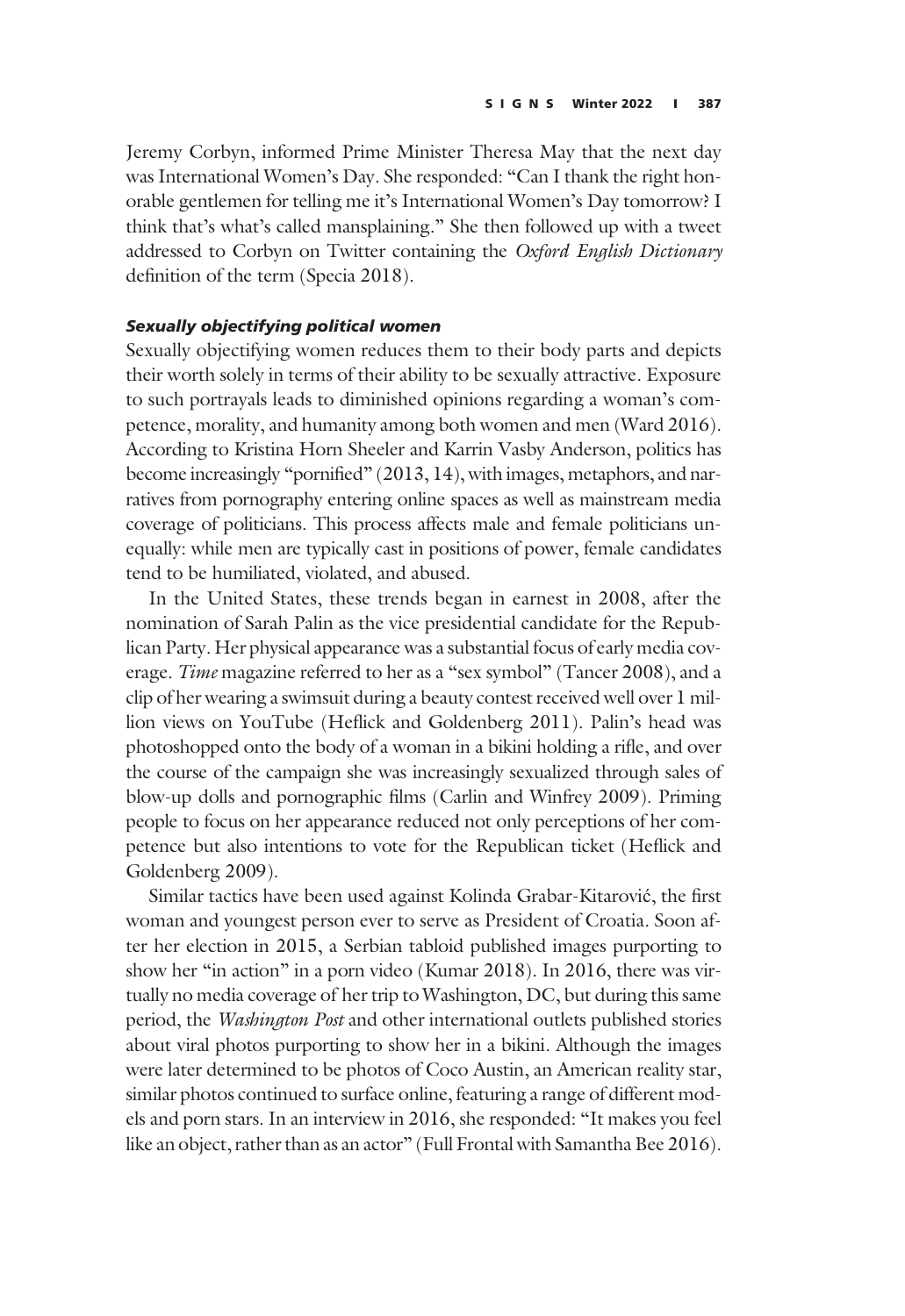## Slut shaming political women

Slut shaming is a related but distinct phenomenon, involving the "shaming of someone due to their sexual behavior—real, imagined, or made up" (Hanson-Young 2018, 55). This type of shaming is directed almost exclusively at women to silence them, often for reasons that have nothing to do with actual sexual activity. During recent elections in Iraq, for example, alleged sex tapes of at least five female candidates were circulated on social media. Despite claiming that the video was a fake, at least one of these women dropped out of her race (Arraf 2018).

One of the most high-profile instances is the case of Leila de Lima, a senator in the Philippines who is also a harsh critic of President Rodrigo Duterte. In 2016, representatives in the lower house loyal to the president proposed to screen a sex tape supposedly featuring de Lima with her married chauffeur. The initiative followed Duterte's remarks that de Lima had a "propensity for sex" and was "not only screwing her driver" but "also screwing the nation" (Sherwell 2016). Setting aside their political differences, five female senators came together to file a resolution to condemn the plan. They wrote that, while the action was directed at a particular senator, it was "a blow to our collective struggle to uplift the dignity of women, respect her agency and her autonomy over her own body, and is a form of slut-shaming that will not set a good example for the country" (Elemia 2016).

In another well-covered case, Sarah Hanson-Young, a Green senator in Australia, has repeatedly faced innuendos about her sexual behavior. When she first won her seat in 2008, she was the youngest woman ever to be elected to the federal parliament—as well as an unmarried single mother. In 2018, she decided to speak out after Senator David Leyonhjelm yelled out during a debate on violence against women, "You should stop shagging men, Sarah!" Both the Green Party leader and Senate president asked him to apologize, but he refused and instead went on a Sky News program in which he said that "Sarah is known for liking men" and "The rumors about her in parliament are well known" (quotes then repeated at the bottom of the television screen). He spread the message further on additional television and radio programs, prompting Hanson-Young to sue him for libel (Hanson-Young 2018, 69).

## Denying that political women are real women

A final tactic for undermining the notion that women can be competent political actors is to intimate that women who demonstrate some level of political competence are not real women. In an experimental study, Monica Schneider and Angela Bos (2014) find that female politicians are not seen as sharing qualities stereotypically attributed to women. Perhaps for this reason, a common mode of criticizing political women is to accuse them of being lesbians.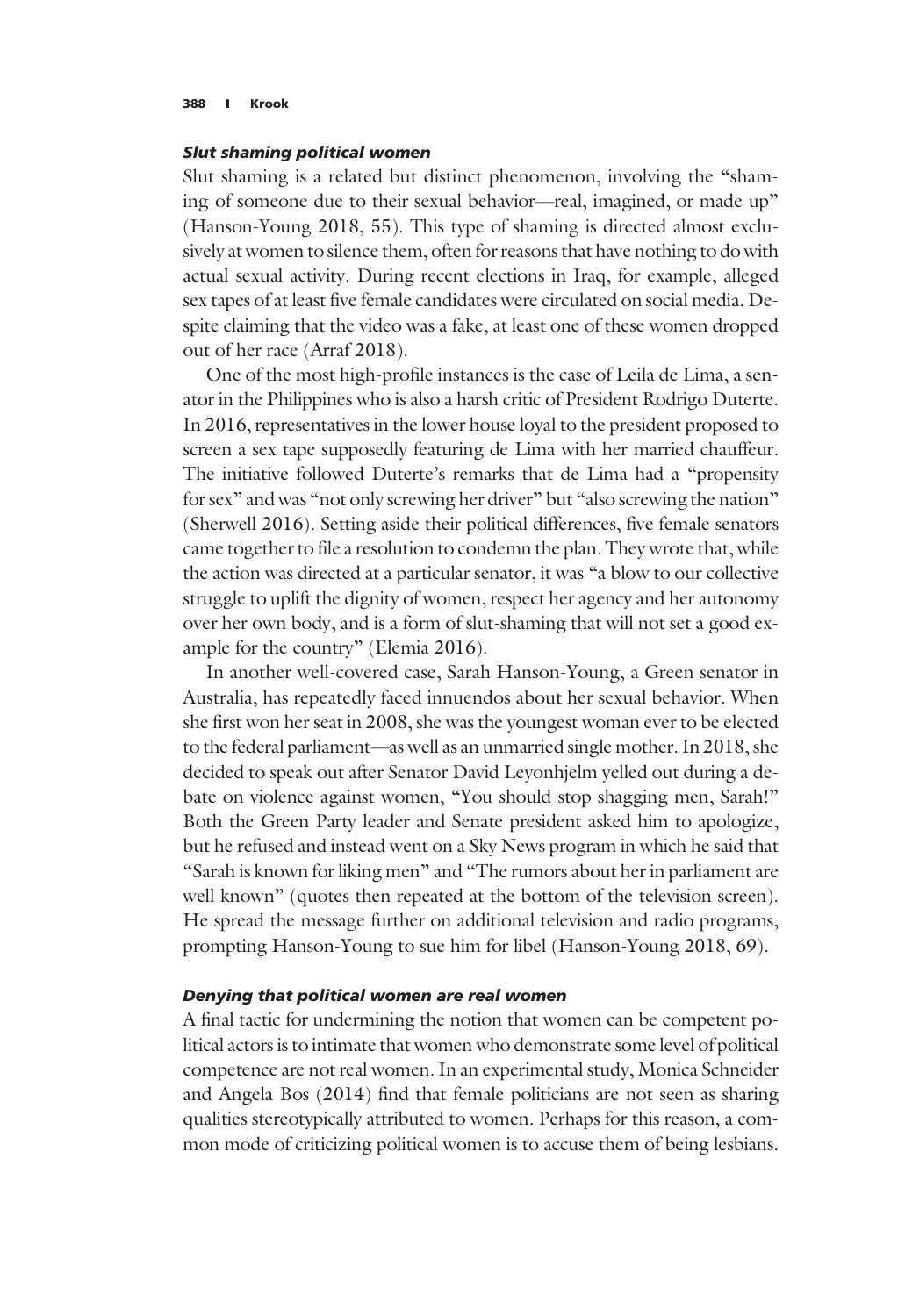This trope figures prominently in media coverage and social media representations of high-level politicians like Julia Gillard, Helen Clark (former prime minister of New Zealand), and Tarja Halonen (former president of Finland).

Empirically, female politicians around the world are more likely to be single and childless than they are to be mothers, while male politicians are predominantly family men (Thomas and Bittner 2017). This pattern stems from cultural beliefs that women with children should not run for political office, as well as parliamentary working conditions that make it difficult to balance work and family life, including lack of parental leave, late working hours, and frequent travel. In 2016, First Minister of Scotland Nicola Sturgeon opened up about a miscarriage she had experienced in 2011 at the age of forty. She stated that there are "many reasons why women don't have children." Yet the story featured a graphic titled "Childless politicians" that included pictures of six women but no men (Rhodes 2016).

Treating political women as an aberration from gendered expectations, however, is perhaps most obvious and acute in the case of Hillary Clinton. During the 2007–8 US presidential primary campaign, Clinton was frequently depicted as a monster or a cyborg. Jessica Ritchie argues that this was not accidental: rather, female political figures "are especially prone to monsterization and the political arena is a fertile site for the creation of monstrous women" because they "destabilize identity categories" (2013, 103). Demonizing her, anti-Hillary groups digitally simulated devil horns and the number 666 across her forehead. They also commonly spliced her head onto a male body or morphed her face together with her husband's. These representations, Ritchie argues, portray Hillary Clinton—and her bid for the White House—as "improper and unnatural" (102). Applying blanket judgments to women as a group, these forms of semiotic violence deliberately avoid individual and fair assessments of political women's qualifications.

## Conclusions and implications

This article seeks to make a case for recognizing semiotic violence as a form of violence against women, in general, and as a form of violence against women in politics, in particular. In so doing, I seek to expand the notion of violence to theorize how sexist language and images also operate to harm and exclude women. One implication of the tendency to naturalize this type of violence, however, is precisely that it remains invisible as well as trivialized—and thus widespread. To combat these trends, I identify two broad modes of semiotic violence that I elaborate theoretically through a discussion of different empirical manifestations, drawing on cases of female politicians from around the world.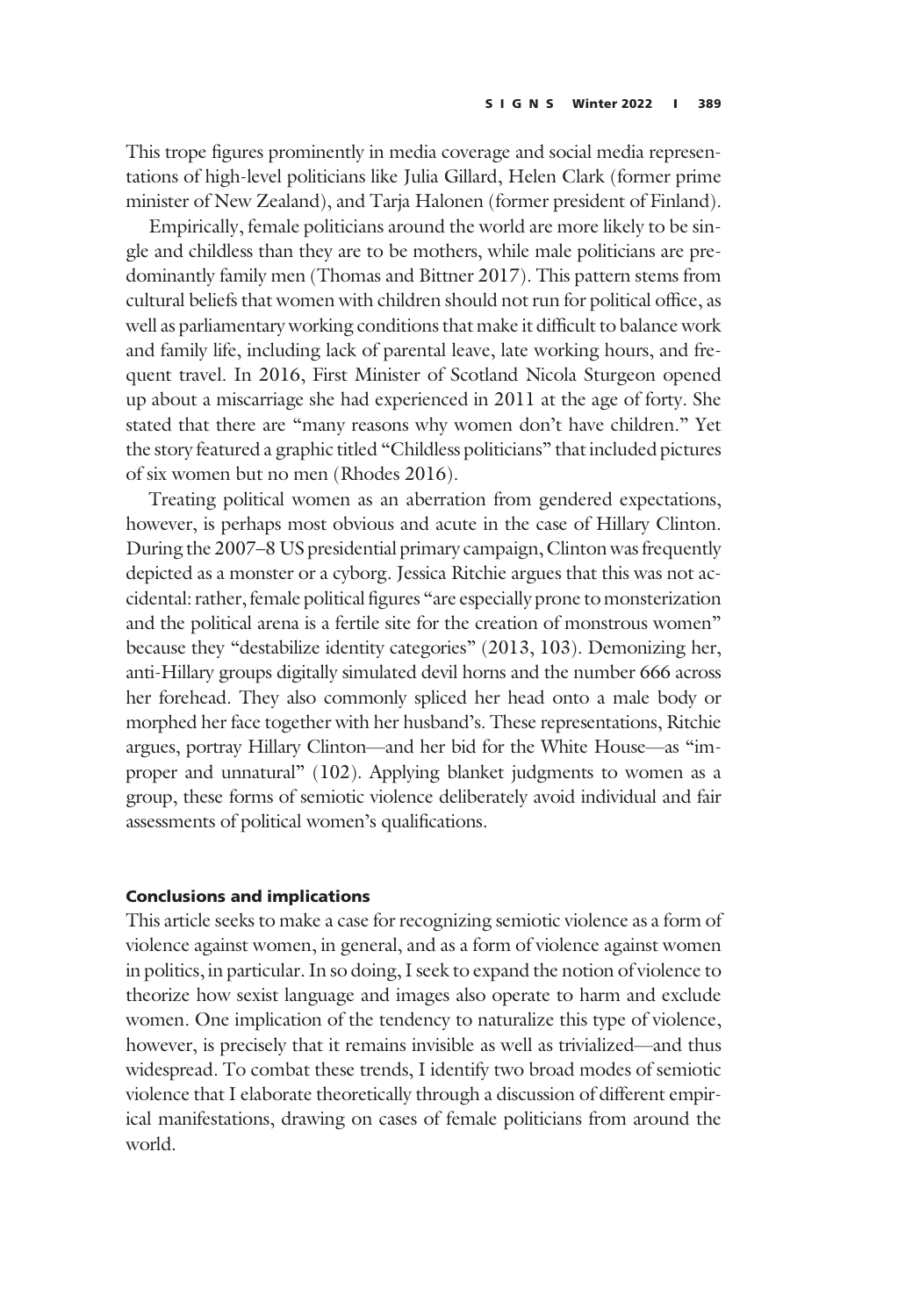This theory-building exercise is crucial, I argue, because it points to as-yet undertheorized dynamics that not only form part of a broader continuum of violence against women in politics but also interact with and bolster the injuries committed through the other four more widely recognized forms. Politically, theorizing and mapping semiotic violence also serves a vital consciousnessraising purpose. The lack of adequate language to describe women's experiences has long been noted by feminist activists. Giving a name to these dynamics thus constitutes a crucial first step toward challenging the structural inequalities that normalize these harms (West 2000).

Three aspects of the current global context, however, present ongoing challenges to recognizing the concept of semiotic violence. First, claims about the "death of feminism" or passage into a "postfeminist age" (Hawkesworth 2004, 969) have given rise to dynamics obscuring, denying, and even actively rejecting the notion that gender inequality still exists. Sexism has not disappeared, however, but has simply taken on less noticeable but equally or more pernicious forms.

Second, "popular misogyny" has emerged globally as a powerful new force (Banet-Weiser 2018). Casting gender equality as a destructive "gender ideology," these antifeminist movements have gained strength around the world and, in some countries, have succeeded in overturning equality policies (Corredor 2019). These countergains have not only contributed to abuse against feminists, they have also strengthened the resolve of those who feel justified in defending gender inequalities.

Third, advances in online technologies have expanded opportunities for people to connect around the world, creating new echo chambers and fueling an expansion in online abuse. According to Whitney Phillips (2015, 8), one result has been an expansion of the boundaries around what is seen as "acceptable" discourse, including sexism, leading to increased normalization of abuse. These trends, however, make acknowledging, developing, and applying the concept of semiotic violence an urgent task—ensuring that both women and men enjoy their full spectrum of human and democratic rights.

Department of Political Science Rutgers University

## References

- Anderson, Kristin J., and Campbell Leaper. 1998. "Meta-Analyses of Gender Effects on Conversational Interruption: Who, What, When, Where, and How." Sex Roles 39(3–4):225–52.
- Arraf, Jane. 2018. "Almost 7,000 Candidates Are Running for Election This Weekend in Iraq." NPR, May 11. [https://www.npr.org/sections/parallels/2018](https://www.npr.org/sections/parallels/2018/05/11/609695769/almost-7-000-candidates-are-running-for-election-this-weekend-in-iraq)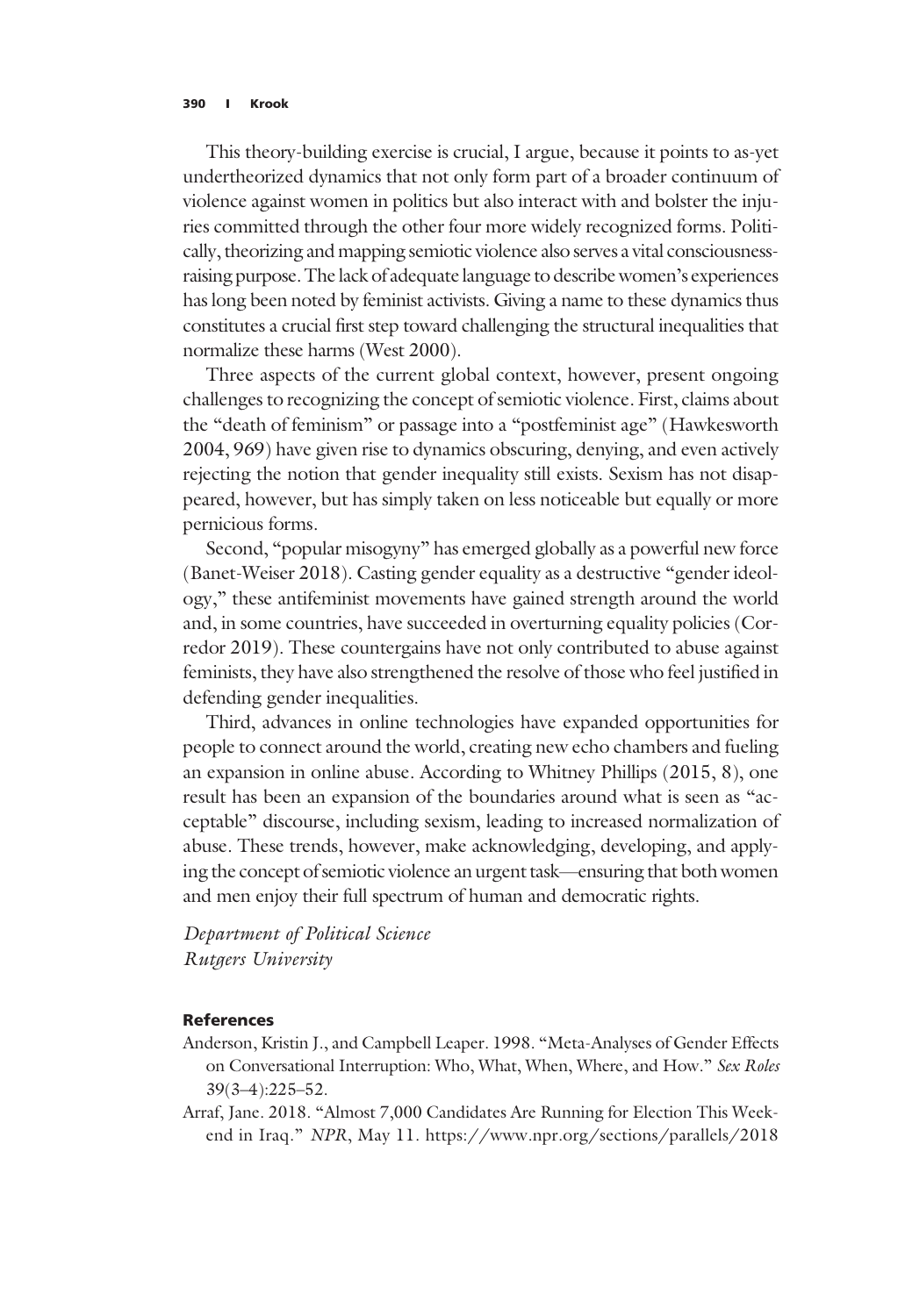[/05/11/609695769/almost-7-000-candidates-are-running-for-election-this](https://www.npr.org/sections/parallels/2018/05/11/609695769/almost-7-000-candidates-are-running-for-election-this-weekend-in-iraq) [-weekend-in-iraq](https://www.npr.org/sections/parallels/2018/05/11/609695769/almost-7-000-candidates-are-running-for-election-this-weekend-in-iraq).

Banet-Weiser, Sarah. 2018. Empowered: Popular Feminism and Popular Misogyny. Durham, NC: Duke University Press.

Barthes, Roland. 1957. Mythologies. Translated by Annette Lavers. New York: Hill & Wang.

Beard, Mary. 2017. Women and Power: A Manifesto. London: Profile.

Bemiller, Michelle L., and Rachel Zimmer Schneider. 2010. "It's Not Just a Joke." Sociological Spectrum 30(4):459–79.

Bennett, Jessica. 2016. Feminist Fight Club. London: Penguin.

- Bergmann, Merrie. 1986. "How Many Feminists Does It Take to Make a Joke? Sexist Humor and What's Wrong with It." Hypatia  $1(1):63-82$ .
- Biroli, Flávia. 2016. "Political Violence against Women in Brazil: Expressions and Definitions." Direito and Práxis 7(15):557–89.
- Bjarnegård, Elin. 2018. "Making Gender Visible in Election Violence: Strategies for Data Collection." Politics and Gender 14(4):690-95.
- Bourdieu, Pierre. 2001. Masculine Domination. Stanford, CA: Stanford University Press.
- Brescoll, Victoria L. 2016. "Leading with Their Hearts? How Gender Stereotypes of Emotion Lead to Biased Evaluations of Female Leaders." Leadership Quarterly 27(3):415–28.
- Brescoll, Victoria L., and Eric Luis Uhlmann. 2008. "Can an Angry Woman Get Ahead? Status Conferral, Gender, and Expression of Emotion in the Workplace." Psychological Science 19(3):268–75.
- Brooks, Deborah Jordan. 2013. He Runs, She Runs: Why Gender Stereotypes Do Not Harm Women Candidates. Princeton, NJ: Princeton University Press.
- Bufacchi, Vittorio. 2005. "Two Concepts of Violence." Political Studies Review 3(2):193–204.
- Bufacchi, Vittorio, and Jools Gilson. 2016. "The Ripples of Violence." Feminist Review 11(1):27–40.
- Burr, Elisabeth. 2003. "Gender and Language Politics in France." In Gender across Languages: The Linguistic Representation of Women and Men, vol. 3, edited by Marlis Hellinger and Hadumod Bussman, 119–39. Amsterdam: Benjamins.
- Cameron, Deborah. 2006. "Theorising the Female Voice in Public Contexts." In Speaking Out: The Female Voice in Public Contexts, edited by Judith Baxter, 3– 20. London: Palgrave.
- Cardoso, Yasmin Ribeiro Gatto, and Rafael Bellan Rodrigues de Souza. 2016. "Dilma, Uma 'Presidente Fora de Si' " [Dilma, a "president out of her mind"]. Revista Pauta Geral [General agenda magazine] 3(2):45–65.
- Carlin, Diana B., and Kelly L. Winfrey. 2009. "Have You Come a Long Way, Baby? Hillary Clinton, Sarah Palin, and Sexism in 2008 Campaign Coverage." Communication Studies 60(4):326–43.
- Cawston, Amanda. 2018. "The Feminist Case against Pornography: A Review and Reevaluation." Inquiry 62(6):624-58.
- Chandler, Daniel. 2017. Semiotics: The Basics. 3rd ed. New York: Routledge.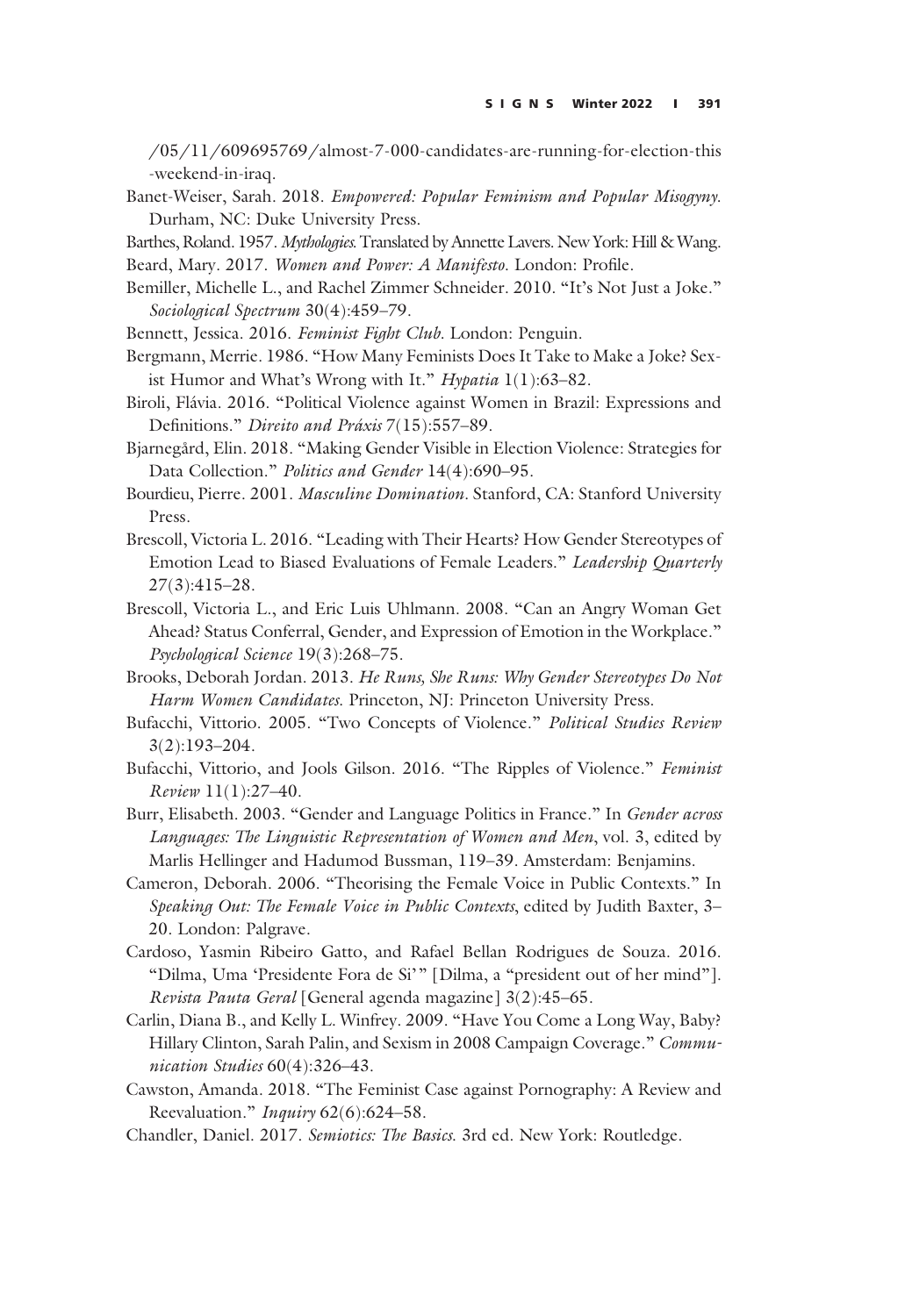- Citron, Danielle Keats. 2014. Hate Crimes in Cyberspace. Cambridge, MA: Harvard University Press.
- Corredor, Elizabeth S. 2019. "Unpacking 'Gender Ideology' and the Global Right's Antigender Countermovement." Signs: Journal of Women in Culture and Society 44(3):613–38.
- Cotteret, Jean-Marie. 2014. "«Madame le Président»: Faut-il dissoudre l'Académie Française?" ["Madame President": Should we dissolve the Académie Française?]. Le Figaro, October 14. http://www.lefi[garo.fr/vox/societe/2014/10/14/310](http://www.lefigaro.fr/vox/societe/2014/10/14/31003-20141014ARTFIG00377-madame-le-president-faut-il-dissoudre-l-academie-francaise.php) [03-20141014ARTFIG00377-madame-le-president-faut-il-dissoudre-l-academie](http://www.lefigaro.fr/vox/societe/2014/10/14/31003-20141014ARTFIG00377-madame-le-president-faut-il-dissoudre-l-academie-francaise.php) [-francaise.php](http://www.lefigaro.fr/vox/societe/2014/10/14/31003-20141014ARTFIG00377-madame-le-president-faut-il-dissoudre-l-academie-francaise.php).
- Cowburn, Malcolm, and Keith Pringle. 2000. "Pornography and Men's Practices." Journal of Sexual Aggression 6(1–2):52–66.
- Croom, Adam M. 2013. "How to Do Things with Slurs: Studies in the Way of Derogatory Words." Language and Communication 33(3):177–204.
- Cuddy, Amy, Susan T. Fiske, and Peter Glick. 2004. "When Professionals Become Mothers, Warmth Doesn't Cut the Ice." Journal of Social issues 60(4):701–18.
- Davies, Lizzy. 2013. "Italian Senator Says Black Minister Has 'Features of Orangutan.'" Guardian, July 14. [https://www.theguardian.com/world/2013/jul](https://www.theguardian.com/world/2013/jul/14/italian-senator-roberto-calderoli-cecile-kyenge) [/14/italian-senator-roberto-calderoli-cecile-kyenge.](https://www.theguardian.com/world/2013/jul/14/italian-senator-roberto-calderoli-cecile-kyenge)
- Della Porta, Donatella. 1995. Social Movements, Political Violence, and the State: A Comparative Analysis of Italy and Germany. New York: Cambridge University Press.
- Eagly, Alice H., and Steven J. Karau. 2002. "Role Congruity Theory of Prejudice toward Female Leaders." Psychological Review 109(3):573–98.
- Eagly, Alice H., Mona G. Makhijani, and Bruce G. Klonsky. 1992. "Gender and the Evaluation of Leaders: A Meta-Analysis." Psychological Bulletin 111(1):3–22.
- Ebbs, Stephanie. 2017. "Supporters Tweet #LetLizSpeak after Elizabeth Warren Silenced on Senate Floor." ABC News, February 9. [https://abcnews.go.com](https://abcnews.go.com/Politics/supporters-tweet-letlizspeak-elizabeth-warren-silenced-senate-floor/story?id=45351634) [/Politics/supporters-tweet-letlizspeak-elizabeth-warren-silenced-senate-](https://abcnews.go.com/Politics/supporters-tweet-letlizspeak-elizabeth-warren-silenced-senate-floor/story?id=45351634)floor  $\sqrt{\text{story}$ d=[45351634.](https://abcnews.go.com/Politics/supporters-tweet-letlizspeak-elizabeth-warren-silenced-senate-floor/story?id=45351634)
- Elemia, Camille. 2016. "Women Senators Unite, File Resolution vs'De Lima' Video." Rappler, October 3. [https://www.rappler.com/nation/148077-women-sena](https://www.rappler.com/nation/148077-women-senators-senate-resolution-vs-house-show-de-lima-video) [tors-senate-resolution-vs-house-show-de-lima-video.](https://www.rappler.com/nation/148077-women-senators-senate-resolution-vs-house-show-de-lima-video)
- Falk, Erika. 2008. Women for President: Media Bias in Eight Campaigns. Urbana: University of Illinois Press.
- Feder, J. Lester, Alberto Nardelli, and Davide Maria De Luca. 2018. "Meet the Politician Getting Death Threats for Campaigning for Women's Rights in Italy." BuzzFeed, February 24. [https://www.buzzfeednews.com/article/lesterfeder](https://www.buzzfeednews.com/article/lesterfeder/italian-elections-racism-sexism) [/italian-elections-racism-sexism](https://www.buzzfeednews.com/article/lesterfeder/italian-elections-racism-sexism).
- Full Frontal with Samantha Bee. 2016. "OK Ladies Now Let's Get Information." Video posted to YouTube, October 24. [https://www.youtube.com/watch?v](https://www.youtube.com/watch?v=I0AhzLEXWgY)  $=$ [I0AhzLEXWgY](https://www.youtube.com/watch?v=I0AhzLEXWgY).
- Galtung, Johan. 1969. "Violence, Peace, and Peace Research." Journal of Peace Research 6(3):167–91.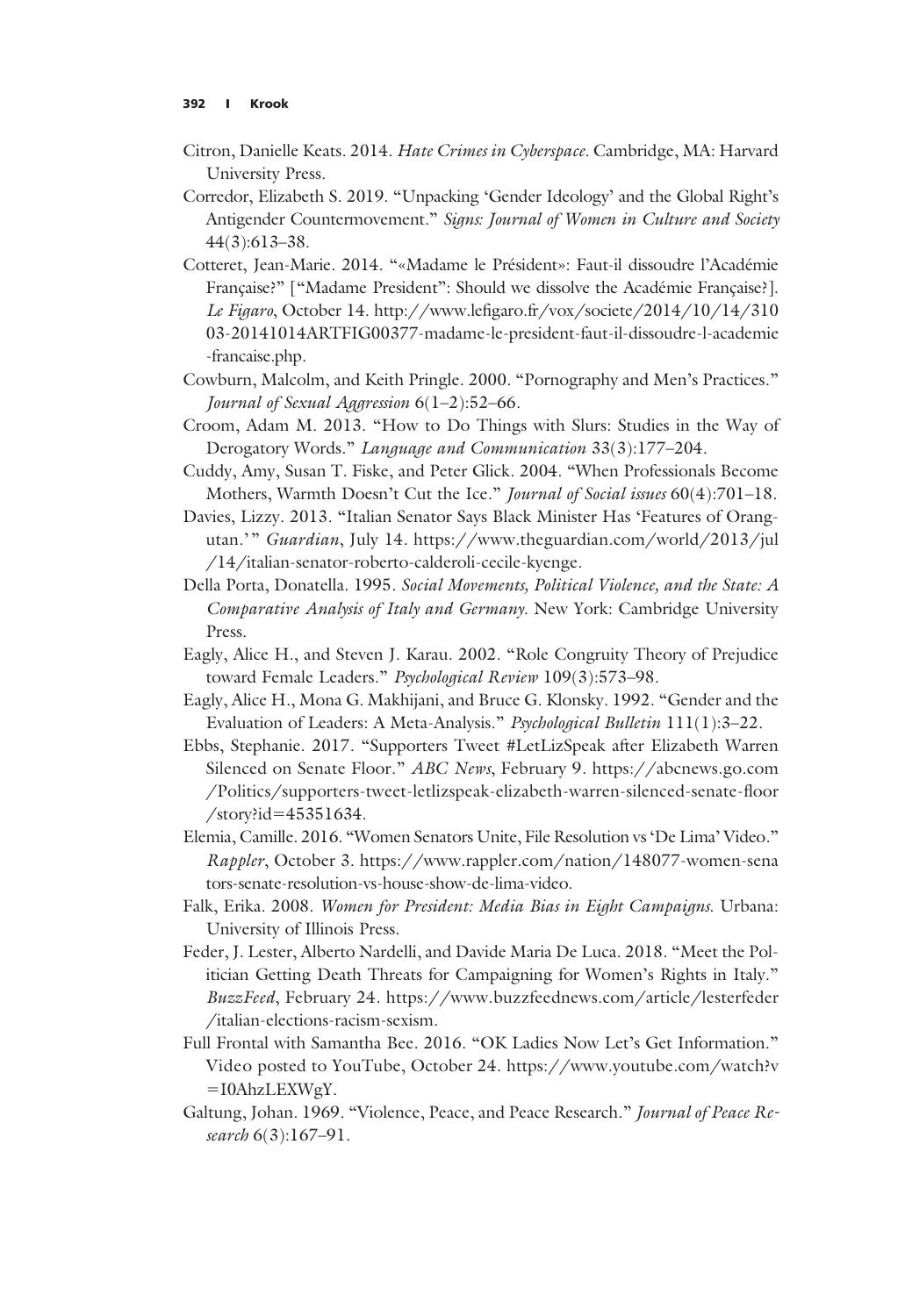<sup>22</sup> - 1990. "Cultural Violence." *Journal of Peace Research* 27(3):291-305.

- Gardner, Abby. 2018. "Alexandria Ocasio-Cortez: Paul Ryan Was Elected at 28 and Called 'a Genius' while I'm a 'Fraud.'" Glamour, December 11. [https://www](https://www.glamour.com/story/alexandria-ocasio-cortez-calls-out-sexist-double-standards-paul-ryan-was-elected-at-28-and-called-a-genius-while-im-a-fraud) [.glamour.com/story/alexandria-ocasio-cortez-calls-out-sexist-double-stan](https://www.glamour.com/story/alexandria-ocasio-cortez-calls-out-sexist-double-standards-paul-ryan-was-elected-at-28-and-called-a-genius-while-im-a-fraud) [dards-paul-ryan-was-elected-at-28-and-called-a-genius-while-im-a-fraud.](https://www.glamour.com/story/alexandria-ocasio-cortez-calls-out-sexist-double-standards-paul-ryan-was-elected-at-28-and-called-a-genius-while-im-a-fraud)
- Georgalidou, Marianthi. 2017. "Addressing Women in the Greek Parliament: Institutionalized Confrontation or Sexist Aggression?" Journal of Language Aggression and Conflict 5(1):30-56.
- Gerbner, George. 1972. "Violence in Television Drama: Trends and Symbolic Functions." In Television and Social Behavior: Reports and Papers, vol. 1, Media Content and Control, edited by George A. Comstock and Eli A. Rubinstein, 28– 65. Washington, DC: National Institute of Mental Health.
- Goldman, Paul. 2015. "Ultra-Orthodox Israeli Press Edits Out Female Lawmakers from Photograph." NBC News, May 21. [https://www.nbcnews.com/news](https://www.nbcnews.com/news/world/ultra-orthodox-israeli-press-edits-out-female-lawmakers-photograph-n362571) [/world/ultra-orthodox-israeli-press-edits-out-female-lawmakers-photograph](https://www.nbcnews.com/news/world/ultra-orthodox-israeli-press-edits-out-female-lawmakers-photograph-n362571) [-n362571.](https://www.nbcnews.com/news/world/ultra-orthodox-israeli-press-edits-out-female-lawmakers-photograph-n362571)
- Grisdale, Mackenzie. 2011. "Heckling in the House of Commons." Canadian Parliamentary Review 34(3):38–35.
- Hanson-Young, Sarah. 2018. En Garde. Melbourne: Melbourne University Press.
- Haraldsson, Amanda, and Lena Wängnerud. 2018. "The Effect of Media Sexism on Women's Political Ambition." Feminist Media Studies 19(4):525–41.
- Haug, Frigga. 1995. "The Quota Demand and Feminist Politics." New Left Review 209:136–45.
- Hawkesworth, Mary. 2004. "The Semiotics of Premature Burial: Feminism in a Postfeminist Age." Signs 29(4):961–85.
- Heflick, Nathan A., and Jamie L. Goldenberg. 2009. "Objectifying Sarah Palin: Evidence That Objectification Causes Women to Be Perceived as Less Competent and Less Fully Human." Journal of Experimental Social Psychology 45(3):598–601. ———. 2011. "Sarah Palin, a Nation Object(ifie)s: The Role of Appearance Focus
	- in the 2008 Presidential Election." Sex Roles 65(3–4):149–55.
- Henley, Nancy M. 1977. Body Politics: Power, Sex, and Nonverbal Communication. Englewood Cliffs, NJ: Prentice-Hall.
- Henry, Nicola, and Anastasia Powell. 2015. "Embodied Harms: Gender, Shame, and Technology-Facilitated Sexual Violence." Violence against Women 21(6): 758–79.
- Hoffay, Mercedes. 2017. "Indigenous Women in Politics: A Complex Proposition." Christian Science Monitor, January 6. [https://www.csmonitor.com/World](https://www.csmonitor.com/World/Americas/Latin-America-Monitor/2017/0106/Indigenous-women-in-politics-a-complex-proposition) [/Americas/Latin-America-Monitor/2017/0106/Indigenous-women-in-poli](https://www.csmonitor.com/World/Americas/Latin-America-Monitor/2017/0106/Indigenous-women-in-politics-a-complex-proposition) [tics-a-complex-proposition.](https://www.csmonitor.com/World/Americas/Latin-America-Monitor/2017/0106/Indigenous-women-in-politics-a-complex-proposition)
- Inter-Parliamentary Union. 2016. "Sexism, Harassment, and Violence against Women Parliamentarians." Report, Inter-Parliamentary Union, Geneva. [http://archive.ipu](http://archive.ipu.org/pdf/publications/issuesbrief-e.pdf) [.org/pdf/publications/issuesbrief-e.pdf.](http://archive.ipu.org/pdf/publications/issuesbrief-e.pdf)
- Itzin, Catherine. 2002. "Pornography and the Construction of Misogyny." Journal of Sexual Aggression 8(3):4–42.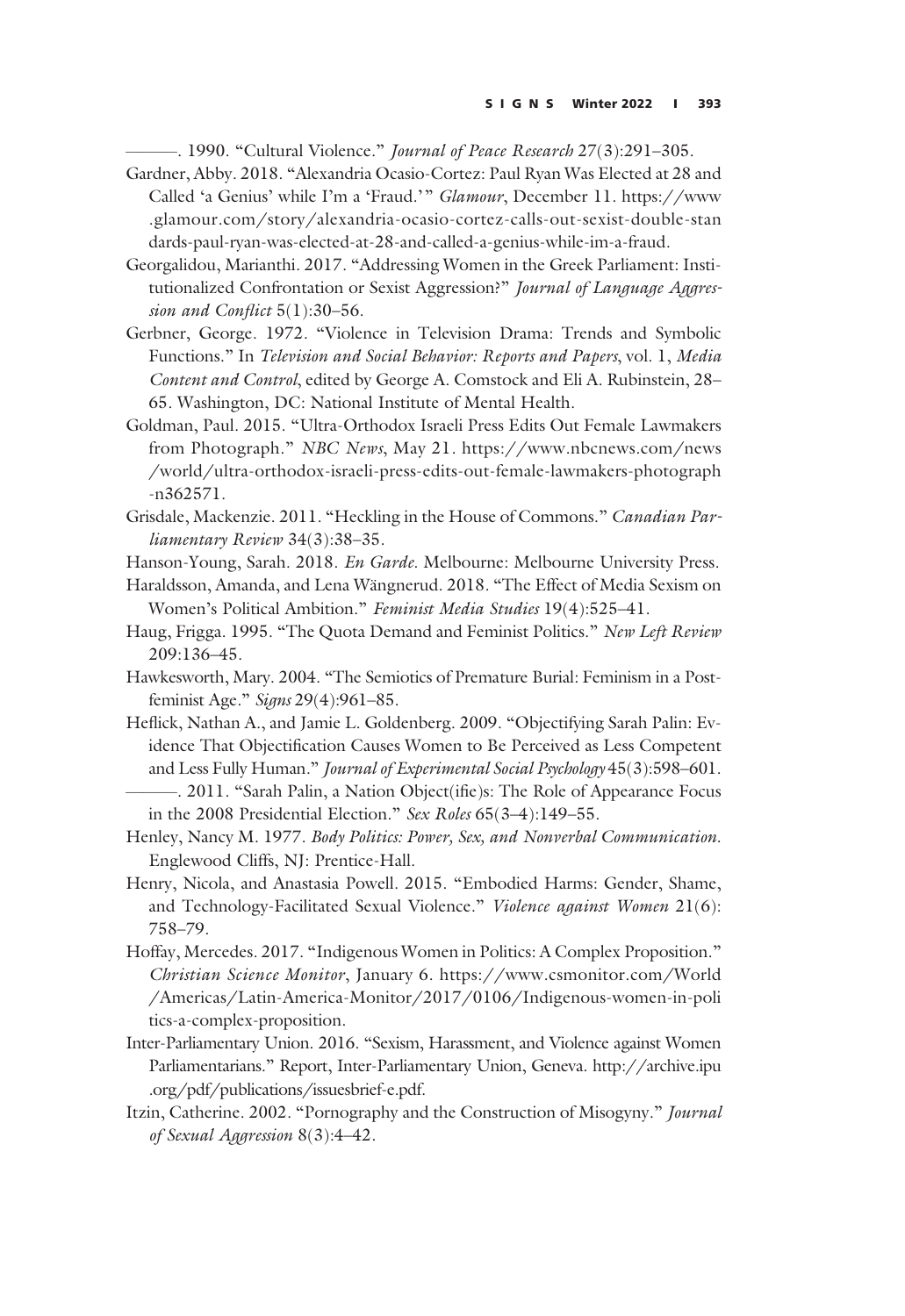- Jane, Emma A. 2017. Misogyny Online: A Short (and Brutish) History. Thousand Oaks, CA: Sage.
- Johnson, Carol. 2015. "Playing the Gender Card: The Uses and Abuses of Gender in Australian Politics." Politics and Gender 11(2):291–319.
- Joya, Malalai. 2009. A Woman among Warlords: The Extraordinary Story of an Afghan Who Dared to Raise Her Voice. New York: Scribner.
- Kelly, Liz. 1988. Surviving Sexual Violence. Minneapolis: University of Minnesota Press.
- Kinney, Alison. 2017. "Your Global Mansplaining Dictionary in 34 Languages." The Establishment, March 9. [https://theestablishment.co/your-global-man](https://theestablishment.co/your-global-mansplaining-dictionary-in-34-languages-a5e44bf682ba-2/) [splaining-dictionary-in-34-languages-a5e44bf682ba-2/](https://theestablishment.co/your-global-mansplaining-dictionary-in-34-languages-a5e44bf682ba-2/).
- Krook, Mona Lena. 2019. "Global Feminist Collaborations and the Concept of Violence against Women in Politics." Journal of International Affairs 72(2):77–94. –, 2020. *Violence against Women in Politics*. New York: Oxford University Press.
- Krook, Mona Lena, and Juliana Restrepo Sanín. 2020. "The Cost of Doing Politics? Analyzing Violence and Harassment against Female Politicians." Perspectives on Politics 18(3):740–55.
- Kumar, Anil. 2018. "Viral Test: 'Croatian President in Bikini' Setting Internet on Fire." India Today, July 13. [https://www.indiatoday.in/fact-check/story/vi](https://www.indiatoday.in/fact-check/story/viral-test-croatia-president-bikini-kolinda-grabar-kitarovic-fifa-1285348-2018-07-13) [ral-test-croatia-president-bikini-kolinda-grabar-kitarovic-](https://www.indiatoday.in/fact-check/story/viral-test-croatia-president-bikini-kolinda-grabar-kitarovic-fifa-1285348-2018-07-13)fifa-1285348-2018 [-07-13](https://www.indiatoday.in/fact-check/story/viral-test-croatia-president-bikini-kolinda-grabar-kitarovic-fifa-1285348-2018-07-13).
- Kuperberg, Rebecca. 2018. "Intersectional Violence against Women in Politics." Politics and Gender 14(4):685–90.
- Levey, Tania G. 2018. Sexual Harassment Online: Shaming and Silencing Women in the Digital Age. Boulder, CO: Lynne Rienner.
- Lloyd, Genevieve. 1984. The Man of Reason: "Male" and "Female" in Western Philosophy. London: Methuen.
- Manne, Kate. 2018. Down Girl: The Logic of Misogyny. New York: Oxford University Press.
- Matsuda, Mari J., Charles R. Lawrence III, Richard Delgado, and Kimberlé Williams Crenshaw. 1993. Words That Wound: Critical Race Theory, Assaultive Speech, and the First Amendment. Boulder, CO: Westview.
- McGlynn, Clare, Erika Rackley, and Ruth Houghton. 2017. "Beyond 'Revenge Porn': The Continuum of Internet-Based Sexual Abuse." Feminist Legal Studies 25(1):25–46.
- Meret, Susi, Elisabetta Della Corte, and Maria Sanguiliano. 2013. "The Racist Attacks against Cécile Kyenge and the Enduring Myth of the 'Nice' Italian." Open Democracy, August 28. [https://www.opendemocracy.net/en/can-europe-make](https://www.opendemocracy.net/en/can-europe-make-it/racist-attacks-against-cecile/) [-it/racist-attacks-against-cecile/](https://www.opendemocracy.net/en/can-europe-make-it/racist-attacks-against-cecile/).
- Nilsson, Kirsten. 2007. "Bendtsen Bad Enhedslistens Spidskandidat Hente Kaffe" [Bendtsen asked leading candidate of the Unity List to fetch coffee]. Politiken [Politics], November 13. [https://politiken.dk/indland/politik/art5030718](https://politiken.dk/indland/politik/art5030718/Bendtsen-bad-Enhedslistens-spidskandidat-hente-kaffe) [/Bendtsen-bad-Enhedslistens-spidskandidat-hente-kaffe.](https://politiken.dk/indland/politik/art5030718/Bendtsen-bad-Enhedslistens-spidskandidat-hente-kaffe)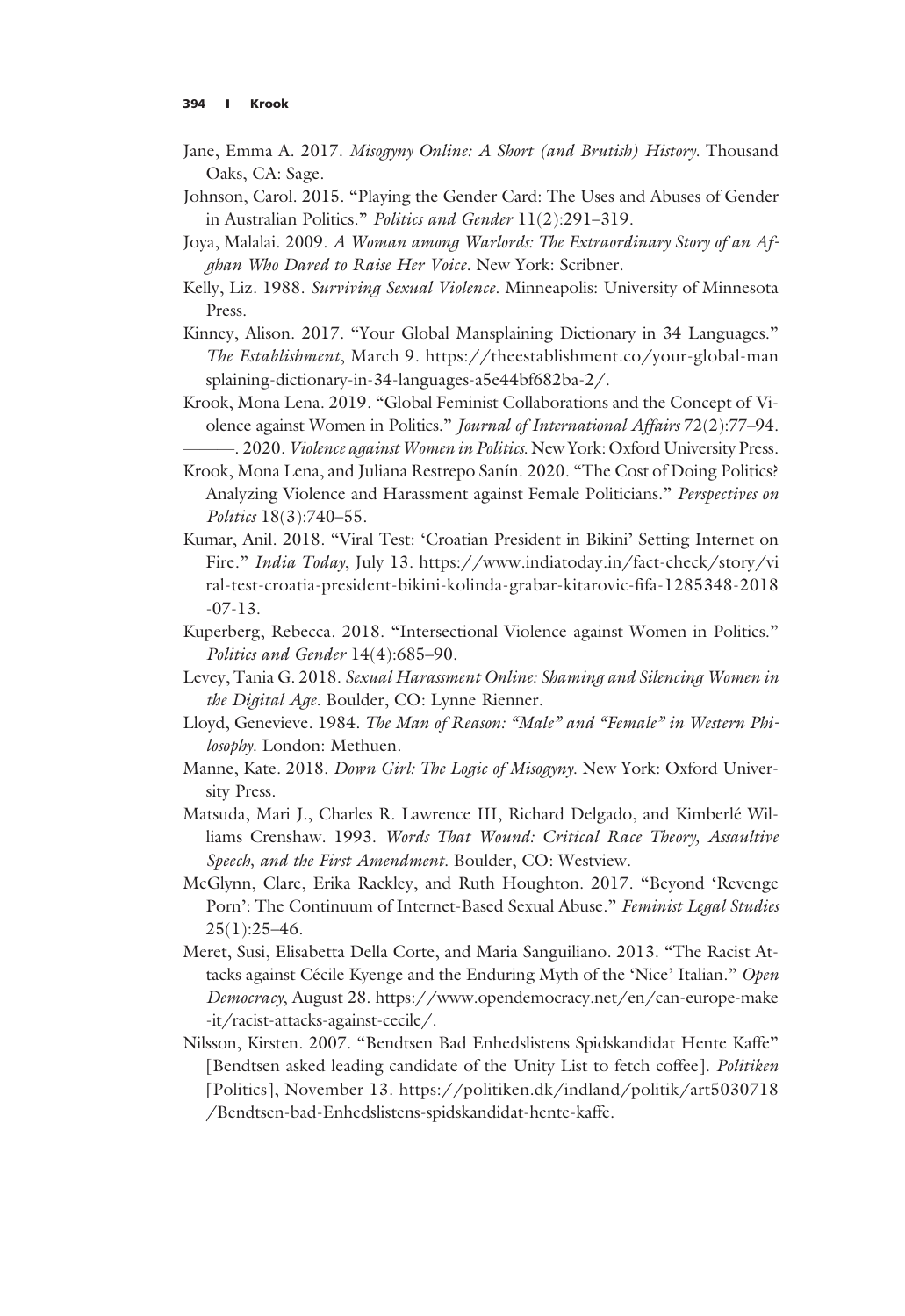- Okin, Susan Moller. 1979. Women in Western Political Thought. Princeton, NJ: Princeton University Press.
- Oppenheim, Maya. 2016. "Black MP Dawn Butler Reveals She Was Victim of Racism in Parliament after Fellow MP Assumed She Was a Cleaner." Independent, February 28. [https://www.independent.co.uk/news/people/black-mp-dawn](https://www.independent.co.uk/news/people/black-mp-dawn-butler-reveals-she-was-victim-of-racism-in-parliament-after-fellow-mp-assumed-she-was-a6901261.html) [-butler-reveals-she-was-victim-of-racism-in-parliament-after-fellow-mp-assumed](https://www.independent.co.uk/news/people/black-mp-dawn-butler-reveals-she-was-victim-of-racism-in-parliament-after-fellow-mp-assumed-she-was-a6901261.html) [-she-was-a6901261.html.](https://www.independent.co.uk/news/people/black-mp-dawn-butler-reveals-she-was-victim-of-racism-in-parliament-after-fellow-mp-assumed-she-was-a6901261.html)
- Parker, Ceri. 2018. "Even the Prime Minister of Norway Has Been Mansplained To." World Economic Forum, January 25. [https://www.weforum.org/agenda](https://www.weforum.org/agenda/2018/01/even-the-prime-minister-of-norway-has-been-mansplained-to/) [/2018/01/even-the-prime-minister-of-norway-has-been-mansplained-to/.](https://www.weforum.org/agenda/2018/01/even-the-prime-minister-of-norway-has-been-mansplained-to/)
- Pauwels, Anne. 2003. "Linguistic Sexism and Feminist Linguistic Activism." In The Handbook of Language and Gender, edited by Janet Holmes and Miriam Meyerhoff, 550–70. Oxford: Blackwell.
- Peirce, Charles Sanders. 1994. Peirce on Signs: Writings on Semiotic. Edited by James Hoopes. Chapel Hill: University of North Carolina Press.
- Phillips, Whitney. 2015. This Is Why We Can't Have Nice Things: Mapping the Relationship between Online Trolling and Mainstream Culture. Cambridge, MA: MIT Press.
- Puwar, Nirmal. 2004. Space Invaders: Race, Gender, and Bodies Out of Place. New York: Berg.
- Render, Jacinta. 2019. "Beto O'Rourke, Bernie Sanders, Cory Booker, and Pete Buttigieg in Miniature Coming to a Website near You." ABC News, March 21. [https://abcnews.go.com/Politics/beto-rourke-bernie-sanders-cory-booker](https://abcnews.go.com/Politics/beto-rourke-bernie-sanders-cory-booker-pete-buttigieg/story?id=61843386) [-pete-buttigieg/story?id](https://abcnews.go.com/Politics/beto-rourke-bernie-sanders-cory-booker-pete-buttigieg/story?id=61843386)=[61843386.](https://abcnews.go.com/Politics/beto-rourke-bernie-sanders-cory-booker-pete-buttigieg/story?id=61843386)
- Rhodes, Mandy. 2016. "Nicola Sturgeon: 'If the Miscarriage Hadn't Happened, Would I Be First Minister Now? I'd Like to Think Yes.'" Sunday Times, September 4. [https://www.thetimes.co.uk/article/nicola-sturgeon-if-the-miscarriage](https://www.thetimes.co.uk/article/nicola-sturgeon-if-the-miscarriage-hadnt-happened-would-i-be-first-minister-now-id-like-to-think-yes-07m3btgck) -hadnt-happened-would-i-be-fi[rst-minister-now-id-like-to-think-yes-07m3btgck.](https://www.thetimes.co.uk/article/nicola-sturgeon-if-the-miscarriage-hadnt-happened-would-i-be-first-minister-now-id-like-to-think-yes-07m3btgck)
- Richards, Joanna. 2016. "Let Her Finish: Gender and Deliberative Participation in Australian Senate Estimates Hearings." BPhil thesis, University of Canberra.
- Ritchie, Jessica. 2013. "Creating a Monster: Online Media Constructions of Hillary Clinton during the Democratic Primary Campaign, 2007–8." Feminist Media Studies 13(1):102–19.
- Rudman, Laurie A., Corinne A. Moss-Racusin, Julie E. Phelan, and Sanne Nauts. 2012. "Status Incongruity and Backlash Effects: Defending the Gender Hierarchy Motivates Prejudice against Female Leaders." Journal of Experimental Social Psychology 48(1):165–79.
- Saussure, Ferdinand. (1959) 2011. Course in General Linguistics. Translated by Wade Baskin. New York: Columbia University Press.
- Sawer, Marian. 2013. "Misogyny and Misrepresentation: Women in Australian Parliaments." Political Science 65(1):105-17.
- Schneider, Monica C., and Angela L. Bos. 2014. "Measuring Stereotypes of Female Politicians." Political Psychology 35(2):245–66.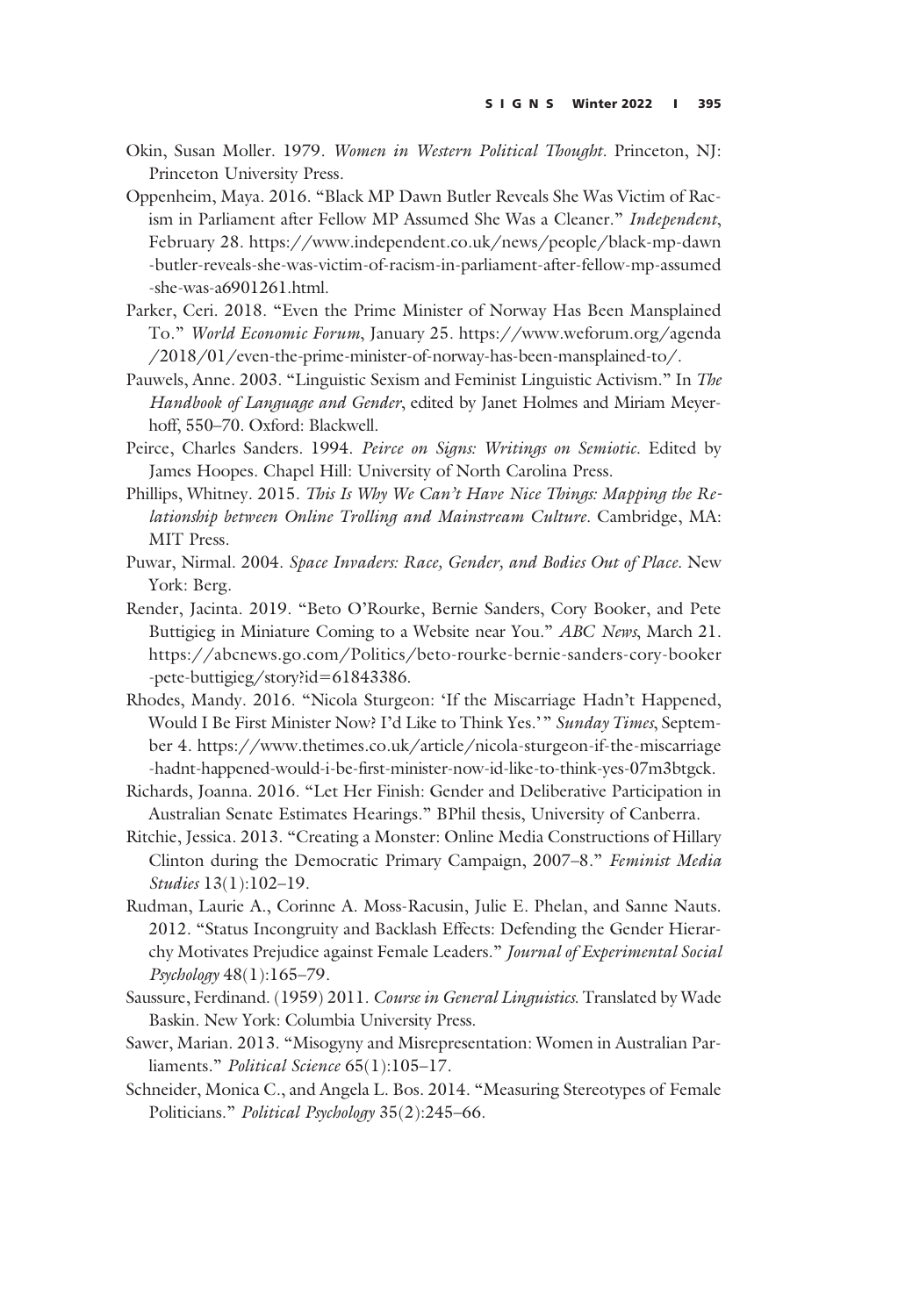- Schwarzmantel, John. 2010. "Democracy and Violence: A Theoretical Overview." Democratization 17(2):217–34.
- Serwer, Adam. 2019. "The Exceptions to the Rulers." Atlantic, January 9. [https://](https://www.theatlantic.com/ideas/archive/2019/01/why-conservatives-cant-stop-talking-about-alexandria-ocasio-cortez/579901/) [www.theatlantic.com/ideas/archive/2019/01/why-conservatives-cant-stop](https://www.theatlantic.com/ideas/archive/2019/01/why-conservatives-cant-stop-talking-about-alexandria-ocasio-cortez/579901/) [-talking-about-alexandria-ocasio-cortez/579901/](https://www.theatlantic.com/ideas/archive/2019/01/why-conservatives-cant-stop-talking-about-alexandria-ocasio-cortez/579901/).
- Shabi, Rachel. 2009. "Israeli Papers Brush Women Out of Cabinet." Guardian, April 3. [https://www.theguardian.com/world/2009/apr/04/livnat-landver](https://www.theguardian.com/world/2009/apr/04/livnat-landver-photos-israel) [-photos-israel](https://www.theguardian.com/world/2009/apr/04/livnat-landver-photos-israel).
- Sheeler, Kristina Horn, and Karrin Vasby Anderson. 2013. Woman President: Confronting Postfeminist Political Culture. College Station: Texas A & M University Press.
- Sherwell, Philip. 2016. "How Duterte Is Using Rumors of a Sex Tape to Slut-Shame a Senator." Newsweek, October 10. [https://www.newsweek.com/2016/10/21](https://www.newsweek.com/2016/10/21/how-duterte-using-rumors-sex-tape-slut-shame-senator-508254.html) [/how-duterte-using-rumors-sex-tape-slut-shame-senator-508254.html](https://www.newsweek.com/2016/10/21/how-duterte-using-rumors-sex-tape-slut-shame-senator-508254.html).
- Solnit, Rebecca. 2014. Men Explain Things to Me. Chicago: Haymarket.
- Specia, Megan. 2018. "Theresa May Calls Out 'Mansplaining' in Parliament: But Was It?" New York Times, March 7. [https://www.nytimes.com/2018/03/07](https://www.nytimes.com/2018/03/07/world/europe/britain-theresa-may-mansplaining.html) [/world/europe/britain-theresa-may-mansplaining.html](https://www.nytimes.com/2018/03/07/world/europe/britain-theresa-may-mansplaining.html).
- Spender, Dale. 1980. Man Made Language. New York: Routledge.
- Sreberny-Mohammadi, Annabelle, and Karen Ross. 1996. "Women MPs and the Media: Representing the Body Politic." *Parliamentary Affairs* 49(1):103–15.
- Stancati, Margherita, and Ahmed Al Omran. 2016. "Saudi Arabia Orders Women Segregated from Men in Council Meetings." Wall Street Journal, February 3. [https://www.wsj.com/articles/saudi-arabia-orders-women-segregated-from](https://www.wsj.com/articles/saudi-arabia-orders-women-segregated-from-men-in-council-meetings-1454522211) [-men-in-council-meetings-1454522211.](https://www.wsj.com/articles/saudi-arabia-orders-women-segregated-from-men-in-council-meetings-1454522211)
- Stevenson, Mark. 2008. "Mexican Woman Fights for Voting Rights." Christian Science Monitor, February 12. [https://www.csmonitor.com/World/Americas](https://www.csmonitor.com/World/Americas/2008/0212/p04s01-woam.html) [/2008/0212/p04s01-woam.html.](https://www.csmonitor.com/World/Americas/2008/0212/p04s01-woam.html)
- Stout, Jane G., and Nilanjana Dasgupta. 2011. "When He Doesn't Mean You: Gen der-Exclusive Language as Ostracism." Personality and Social Psychology Bulletin 37(6):757–69.
- Sue, Derald Wing. 2010. Microaggressions in Everyday Life. Hoboken, NJ: Wiley.
- Tancer, Bill. 2008. "Searching for Sarah Palin's 'Hot Photos.'" Time, September 2. [http://content.time.com/time/business/article/0,8599,1838041,00.html.](http://content.time.com/time/business/article/0,8599,1838041,00.html)
- Terkel, Amanda. 2017. "Minnesota Legislator Who Called Out White Male Colleagues Won't Apologize." Huffington Post, April 5. [https://www.huffpost](https://www.huffpost.com/entry/melissa-hortman-white-males_n_58e5401fe4b0fe4ce087b9d5) [.com/entry/melissa-hortman-white-males\\_n\\_58e5401fe4b0fe4ce087b9d5](https://www.huffpost.com/entry/melissa-hortman-white-males_n_58e5401fe4b0fe4ce087b9d5).
- Thomas, Melanee, and Amanda Bittner, eds. 2017. Mothers and Others: The Role of Parenthood in Politics. Vancouver: University of British Columbia Press.
- Tuchman, Gaye. 1978. "The Symbolic Annihilation of Women by the Mass Media." In Hearth and Home: Images of Women in the Mass Media, edited by Gaye Tuchman, Arlene Kaplan Daniels, and James Benet, 3–38. New York: Oxford University Press.